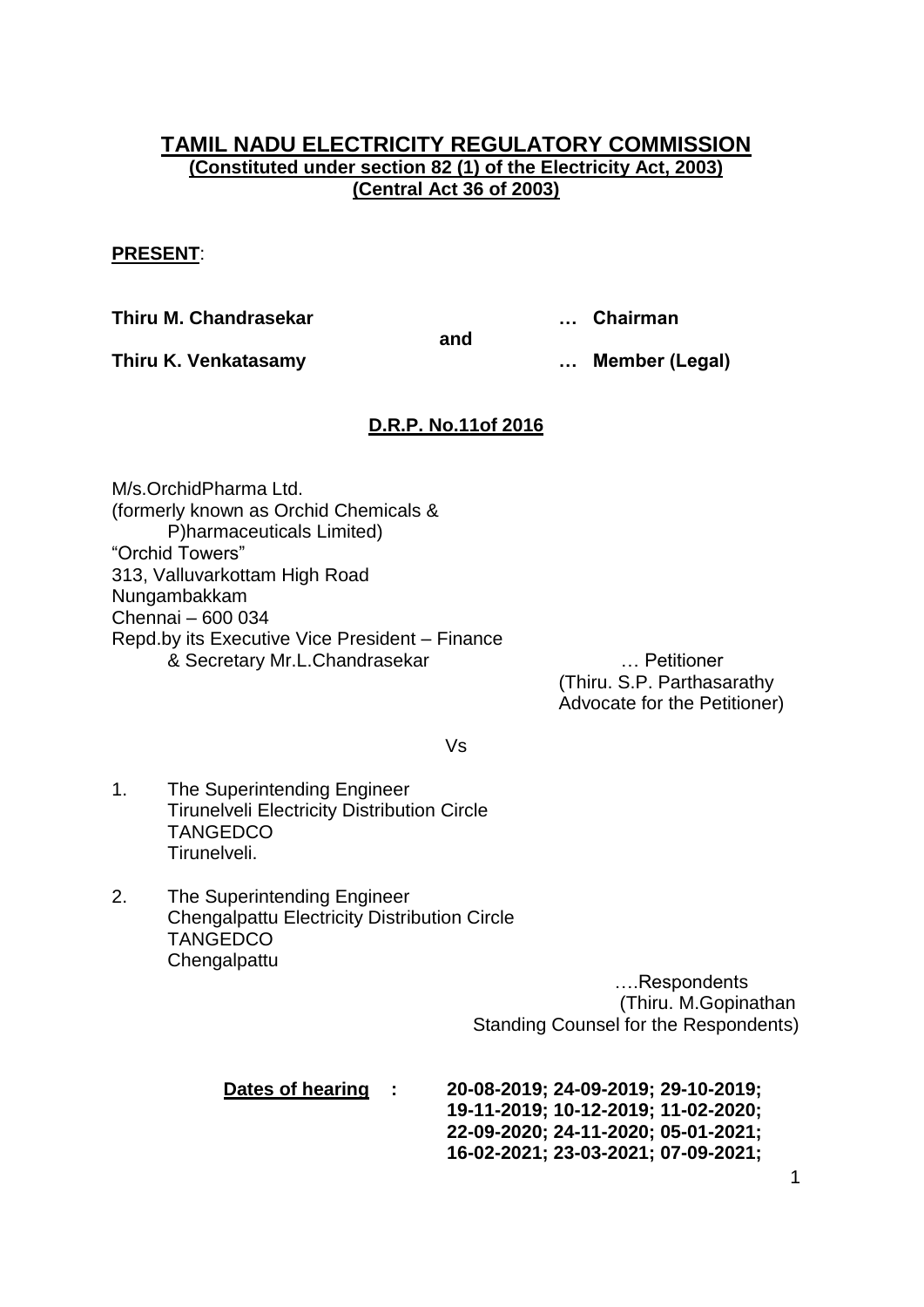### **28-09-2021; 16-11-2021; 30-11-2021; 21-12-2021; 11-01-2022; 01-02-2022; 15-02-2022; 01-03-2022 and 15-03-2022**

#### **Date of order : 05-05-2022**

The D.R.P.No.11 of 2016 came up for final hearing before the Commission on 15-03-2022 and the Commission upon perusing the petition and connected records and after hearing the submissions of both sides passes the following:-

#### **ORDER**

### **1. Prayer in D.R.P. No. 11of 2016:-**

The prayer of the petitioner in this D.R.P.No.11of 20160 is to quash the 1<sup>st</sup> Respondent's demand notice dated 29-07-2015 and consequently direct the 2nd Respondent to give adjustment for the unutilized bankedwind energy of 537310 Units generated from the appellant's wind mill for the period from July 2010 to October 2010 or encashment of RS.14,77,602 1- With a simple Interest of Rs.9,16,113/- (from April 2011 to May 2016 Rs.14,77,602X.62) thus making a total of Rs.23,93,716/- only.

## **2. Facts of the Case:-**

This petition has been filed to quash the  $1<sup>st</sup>$  Respondent's demand notice dated 29-07-2015 and consequently direct the  $2^{nd}$ Respondent to give adjustment for the unutilized bankedwind energy of 537310 Units generated from the appellant's wind mill for the period from July 2010 to October 2010 or encashment of Rs.14,77,602.50and a simple Interest of Rs.9,16,113/- (from April 2011 to May 2016 Rs.14,77,602 x 62) thus making a total of Rs.23,93,716/- only.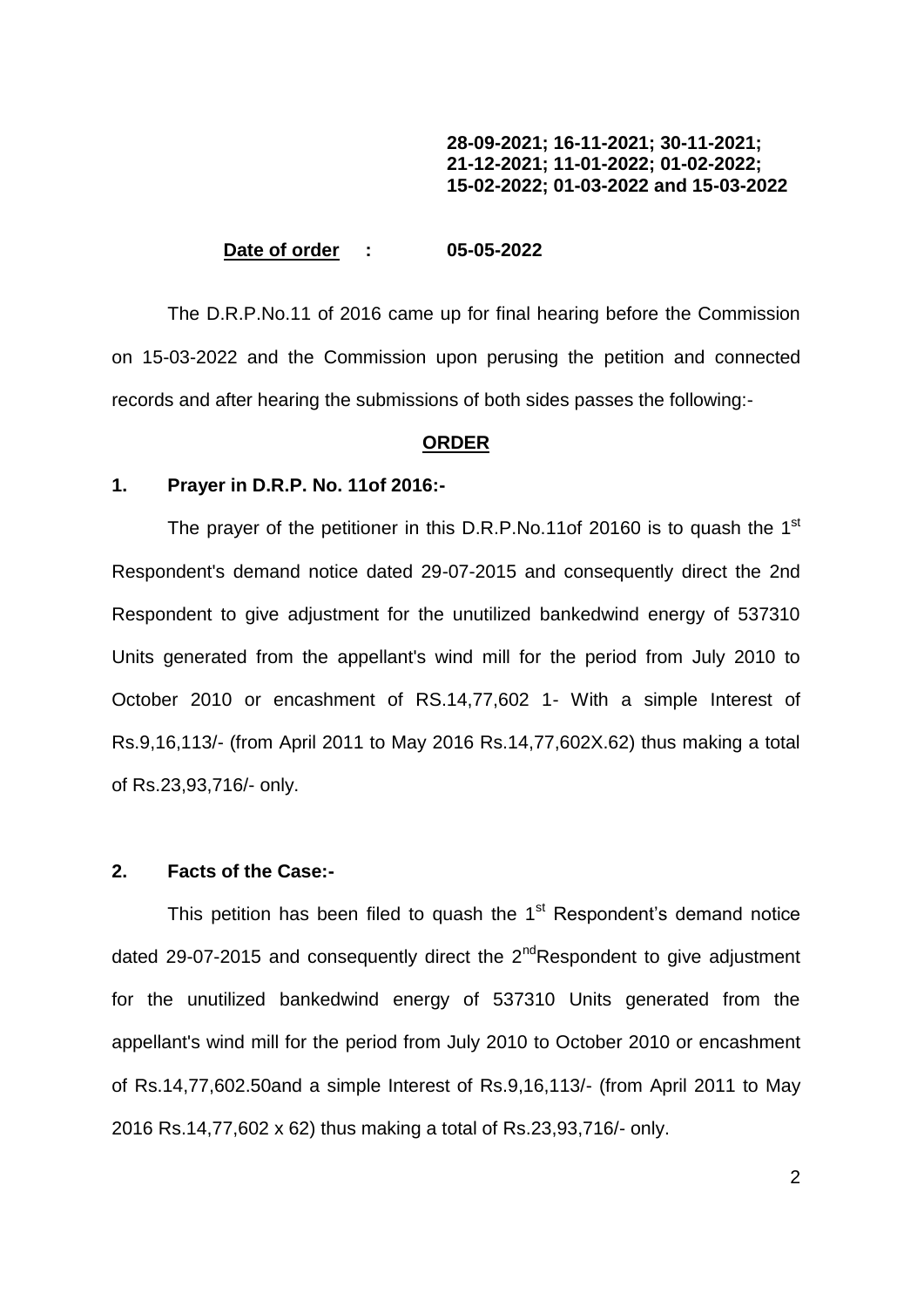#### **3. Contentions of the Petitioner:-**

3.1. The petitioner unit is an industry involved in the manufacture of pharmaceutical products having Extra High Tension Electricity Supply in H.T.SC.No. 562 (CEDC) and the  $2^{nd}$  Respondent has sanctioned the said HT supply with a sanctioned demand of 10500 KVA to run the said industry.

3.2. The Petitioner has installed wind mills for generating wind energy to meet out their energy requirements for their captive consumption bearing WEG HTSC No.133, 237 and 276 coming under1<sup>st</sup>Respondent. The Petitioner has entered into an Energy Wheeling Agreement for the purpose of captive consumption with banking provision to their erstwhile industry bearing HTSC No.402 coming under the 2nd Respondent till June 2010. It is respectfully submitted that the Petitioner has sold their concern bearing HTSC No.402 coming under the 2nd Respondent to one M/s.Hospira India Ltd., the Petitioner has immediately intimated the same to the Chief Engineer/NCES/TNEB vide their representation dated 10.03.2010 and requested for wheeling of the wind power generated in the Petitioner's wind mill to the above mentioned HTSC No.562.

3.3. The Chief Engineer/NCES/TNEB vide his letter dated 28.05.2010 directed the Petitioner to pay the application registration fees and the Petitioner has also paid the same on 29.05.2010. Consequently the CE/NCES vide his letter dated 14.06.2010 has granted permission for wheeling the wind energy generated in the Petitioner's wind mills in HTSC No.562 coming under the 2<sup>nd</sup>Respondent with permission to bank the surplus wind energy, under HT tariff III. The Petitioner paid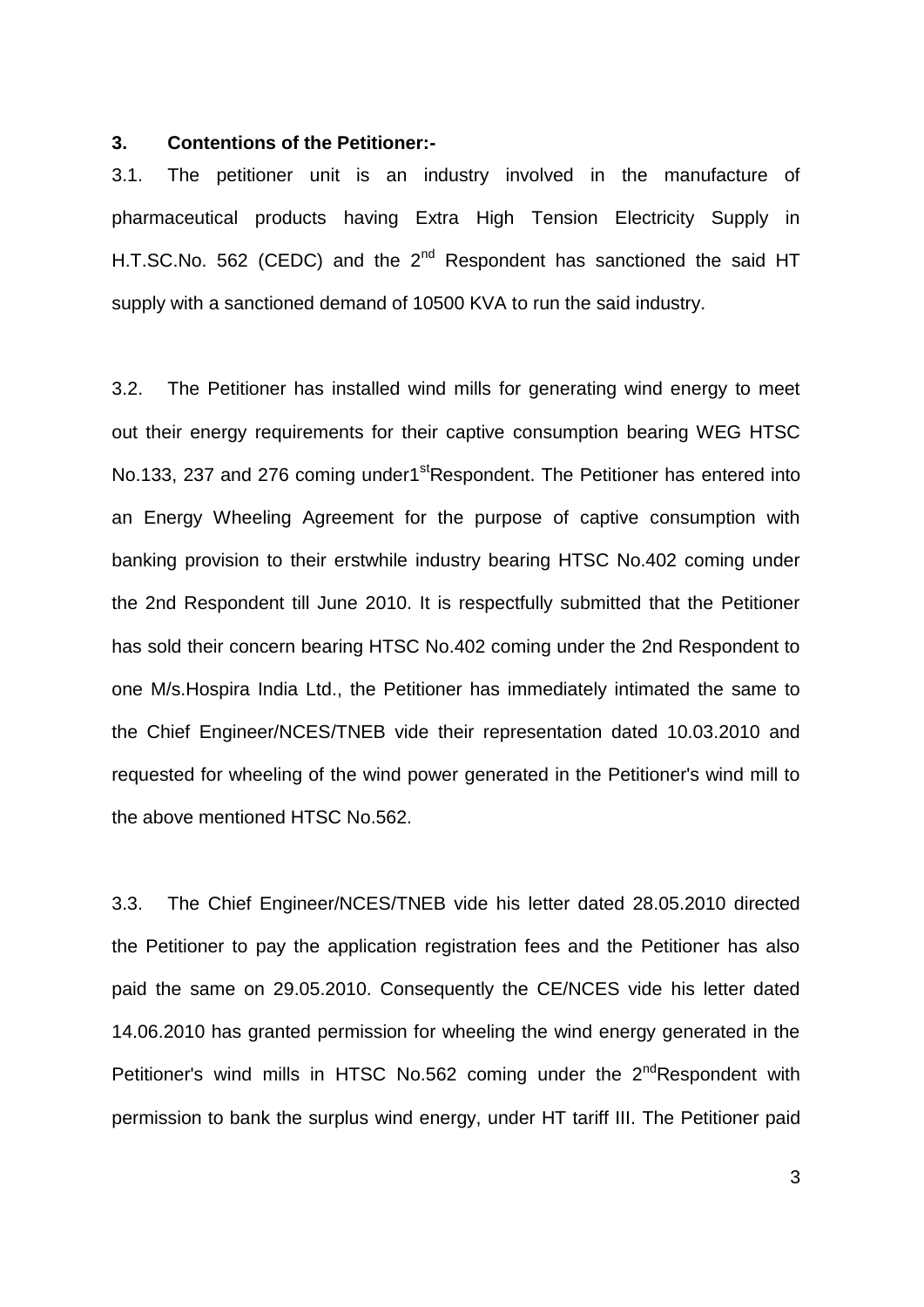the agreement fees of Rs.10,000/- vide receipt vide DD dated 27.07.2010 even though the receipt for same was given only on dated 11-08-2010 and the petitioner took all steps to execute the fresh Energy wheeling agreement with the 1<sup>st</sup>Respondent. But the 1<sup>st</sup>Respondent has kept the issue pending for more than 6 months causing huge loss to the Petitioner industry.

3.4. After substantial delay the fresh energy wheeling agreement was executed between the Petitioner and the  $1<sup>st</sup>$  Respondent only on 15.08.2010 for WEG No.237, 16.08.2010 for WEG No.133 and 20.11.2010 for WEG 276. Even after executing the EWAs the same was not given effect till December/2010 and only vide the letter dated 02.12.2010, the EWA agreements were accepted and forwarded by the 1<sup>st</sup>Respondent for change In utility as approved by the Chief Engineer/NCES/TNEB in his letter dated 14.06.2010. From July, 2010 to December, 2010, the petitioner's WEG has generated 565981 units in their wind mills which was not adjusted in any of the petitioner"s service connection.

3.5. The petitioner vied his letter dated 21-03-2011 has requested the  $2^{nd}$ Respondent to give adjustment of wind energy generated from July 2010 to December 2010 to a tune of 565981 Units in the Petitioner's HTSC NO.562 before 31.03.2011. The Petitioner has repeatedly approached the 2nd Respondents and tried explaining to them that such refusal is without jurisdiction and has the effect of denying right to open access guaranteed under the Electricity Act,2003. However, this did not evoke any positive response from them and they refused to reconsider their decision.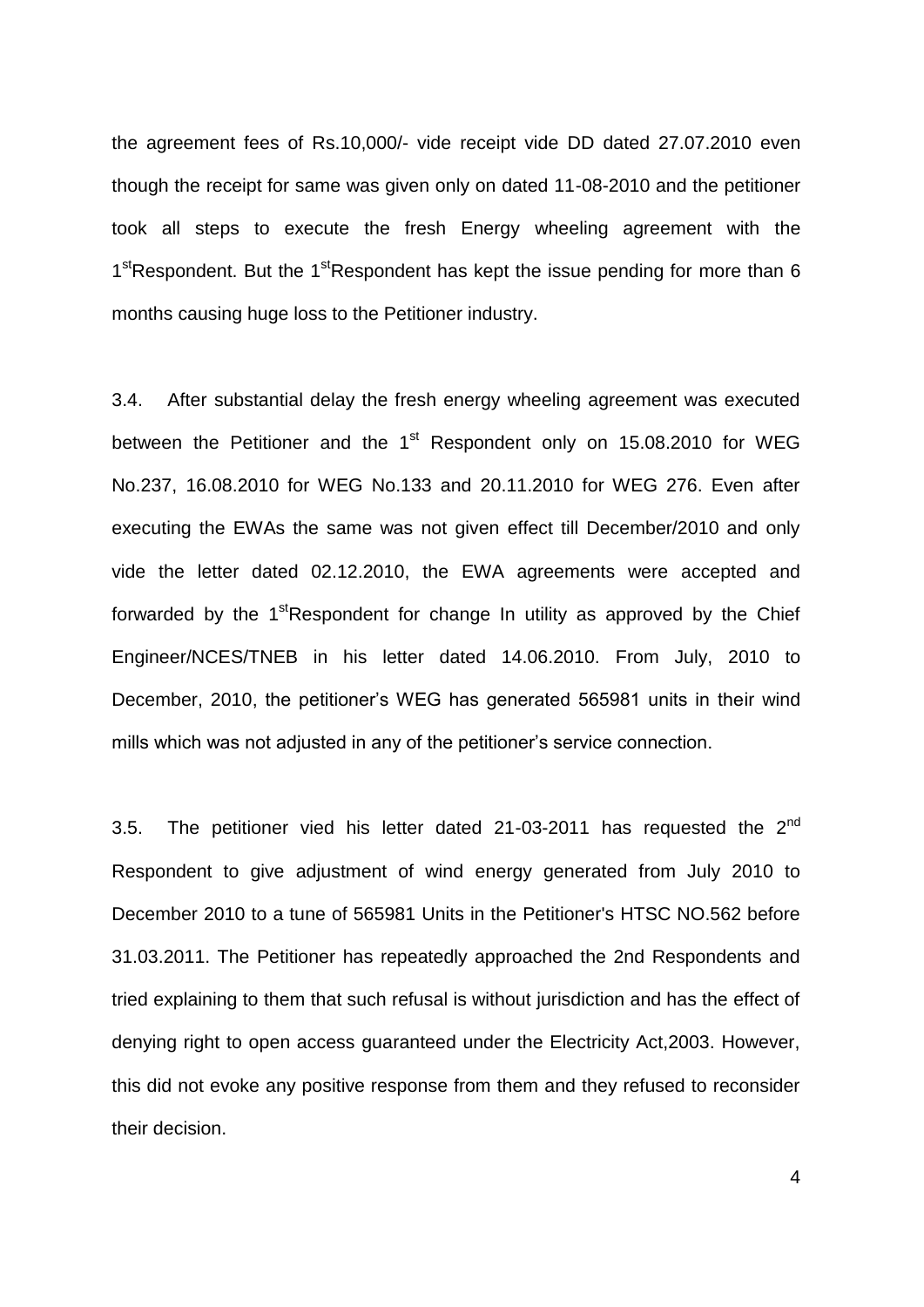3.6. Since the Respondents refused to consider the request of the Petitioner to give adjustment of the wind energy generated from July, 2010 to December, 2010 to a tune of 565981 Units in the Petitioner's HTSC No.562 before 31.03.2011 the energy was treated as utilized wind energy banked as on 31.03.2011 to a tune of 537310 Units in the account of the Petitioner. This has also been confirmed vide the letter dated 22.06.2011 issued by the  $2^{nd}$ Respondent to the 1<sup>st</sup>Respondent intimating the unutilized wind energy banked units as on 31.03.2011.

3.7. Having failed to evoke any positive response nor reply from the 2<sup>nd</sup>Respondent for getting adjustment of the wind energy generated from July,2010 to December,2010 the Petitioner has raised invoice 16-08-2011 seeking payment for the total unutilized banked units to the tune of 537310 Units at Rs.2.75 per unit to a total sum of Rs.14,77,602.50/-.

3.8. While the facts being so, to the shock surprise of the Petitioner, the 1<sup>st</sup>Respondent has issued the letter dated 02-11-2021 that the Petitioner is not eligible for selling the unutilized banked energy available as on 31.03.2011 and rejecting the claim of the Petitioner for encashment of the total unutilized banked units to the tune of 537310 Units on the ground that the Petitioner has not executed the EWA in respect of the WEG for the relevant period, viz., July, 2010 to December, 2010. Based on the letter dated 14.06.2010 issued by the Chief Engineer/NCESITNEB the Petitioner took all steps to execute the fresh Energy wheeling agreement with the  $1<sup>st</sup>$ Respondent. But the  $1<sup>st</sup>$ Respondent has kept the issue pending for more than 6 months. It is unlawful where the consumer is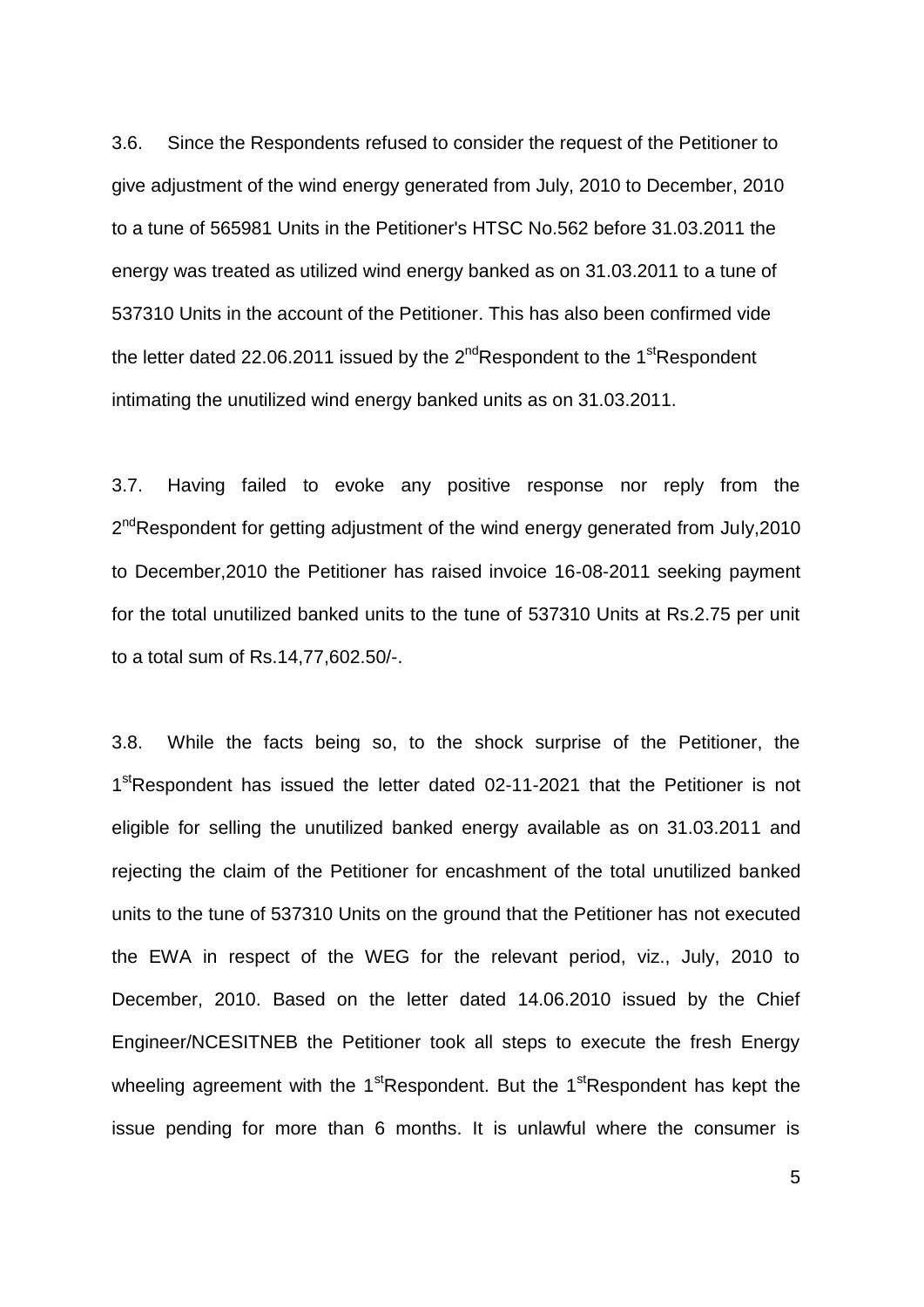prevented from consuming their own generated/injected energy during the period from July, 2010 to December, 2010, due to delay cause by the  $1<sup>st</sup>$ Respondent and on the other hand treating the energy generated and banked as lapsed.

3.9. In the present case where there is undue delay of 6 months on the part of the  $1<sup>st</sup>$  Respondent in entering into the revised EWA, the petitioner is prevented from consuming their own energy, it is not fair on the part of the Respondent to treat the energy as lapsed for no fault of the petitioner.

3.10. The petitioner being aggrieved by the above filed complaints on 14.03.2013 in writing under Regulation 6 (2) of the Regulations for Consumer Grievance Redressal Forum and Electricity Ombudsman, 2004 before the 1<sup>st</sup>Respondent praying encashment for the unutilized banked wind energy of 537310 Units generated from the Petitioner's wind mill for the period from July 2010 to Dec 2010. Forum has not at all redressed the grievance of the Petitioner but whereas by letter dated 15.07.2013 has directed the officers coming under the  $1<sup>st</sup>$ Respondent to verify and intimate the same to the Petitioner.

3.11. To the shock and surprise of the Petitioner, the  $1<sup>st</sup>$ Respondent vide his letter dated 19.09.2013 has intimated that the Petitioner for the period of 2010-2011 has utilized only 28.57% of the total wind energy generated in the Petitioner wind mill and hence the energy adjusted from the Petitioner wind is treated as third party sale and the Petitioner is liable to pay the cross subsidy surcharge and other related charges.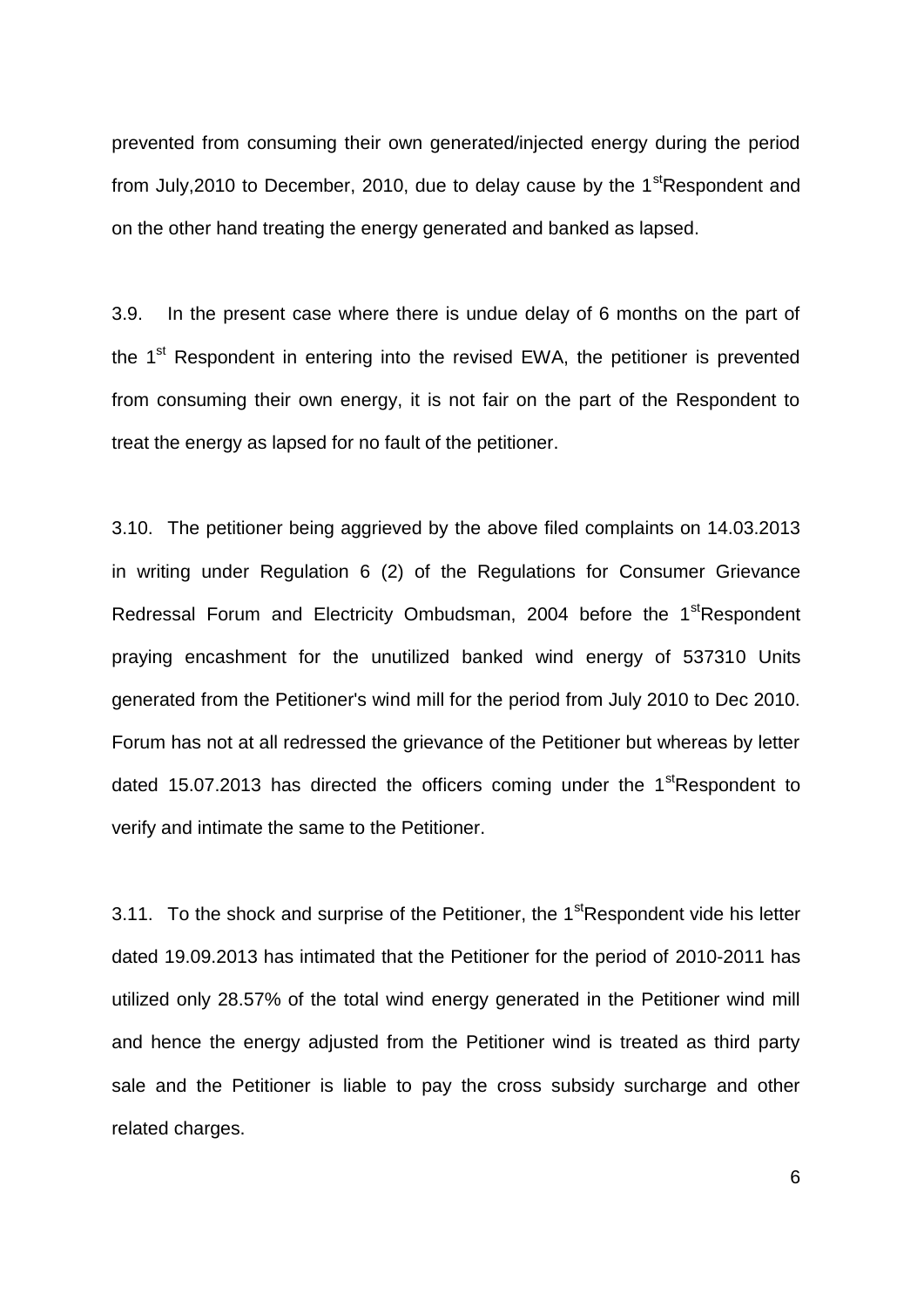3.12. The  $1<sup>st</sup>$ Respondent vide the letter dated 19.09.2013 has alleged that on verifying the norms of the Captive Generating plant for the year 2010-2011, the captive user i.e., the Petitioner, has not fulfilled the condition of consumption of not less than 51 % of the aggregate electricity generated in their wind energy generators during the said period without any basis andagainst the illegal, arbitrary, without jurisdiction and authority of law and in violation of principles of natural justice.

3.13. As per Rule 3 of the Electricity Rule 2005 issued by the Ministry of Power Specifies the requirements of Captive Generating Plant as follows:

*"Requirements of Captive Generating Plant.-*

- *(1) No power plant shall qualify as a 'captive generating plant' under section 9 read with clause (8) of section 2 of the Act unless:-*
- *(a) in case of a po,,!,!er plant :-*
- *(i) not less than twenty six percent of the ownership is held by the captive users), and*
- *(ii) not less than fifty one percent of the aggregate electricity generated in such plant, determined on an annual basis, is consumed for the captive use:*
- *(2) It shall be the obligation of the captive users to ensure that the consumption by the Captive Users at the percentages mentioned in sub-clauses (a) and (b) of sub-rule (1) above is maintained and in case the minimum percentage of captive use is not complied with in any year, the entire electricity generated shall be treated as if it is a supply of electricity by a generating company".*

3.14. On the perusal of the letter dated 19.09.2013, it could be seen that the 1<sup>st</sup>Respondent alleged that the Petitioner has not fulfilled the condition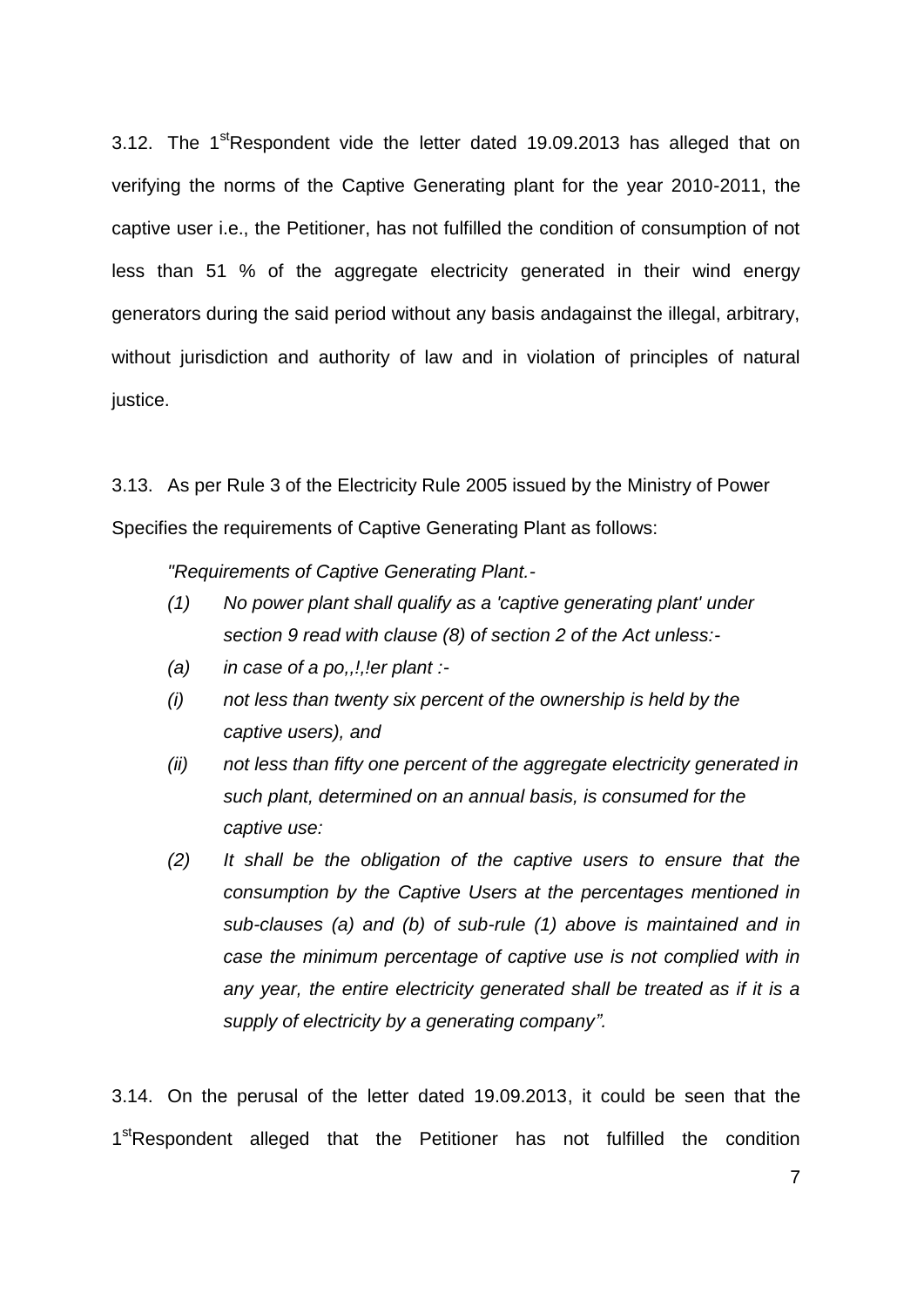ofconsumption of not less than 51 % of the aggregate electricity generated in their wind energy generators during the period 04/2010 to 03/2011 and threatened to levy. Cross Subsidy Surcharge. It is alleged that the percentage of wind energy utilized by the Petitioner during the period 04/2010 to 03/2011 is only 28.57% where the norms prescribe for 51%. As said earlier, the  $1<sup>st</sup>$ Respondent has very conveniently and deliberately not considered the undue delay of 6 months on the part of the 1<sup>st</sup>Respondent in entering into the revised EWA thereby preventing the Petitioner from consuming their own energy from July,2010 to December, 2010 and on the other hand it is not fair on the part of the Respondent to allege that the Petitioner has not fulfilled the condition of consumption of not less than 51% of the aggregate electricity generated in their wind energy generators. Hence it would not be correct to apply the above norms of 51% in view of the delay of the 1<sup>st</sup>Respondent where the consumer is prevented from consuming their own generated/injected energy.

3.15. The Petitioner from July,2010 to December, 2010 has generated 565981 Units in their wind mills which was not adjusted in any of the Petitioner service connection before 31.03.2011. It is clear that the 1st Respondent has caused a delay of 6 months in executing a revised EWA thereby preventing the Petitioner from consuming their entire energy available at their credit. The abovenorms is applicable and proper in the normal circumstances. But in the case where there is delay on the part of the  $1<sup>st</sup>$ Respondent in executing a revised EWA, the Petitioner is prevented from consuming their own energy generated and injected to the grid by their wind mills, it is not fair on the part of the Respondent to allege that the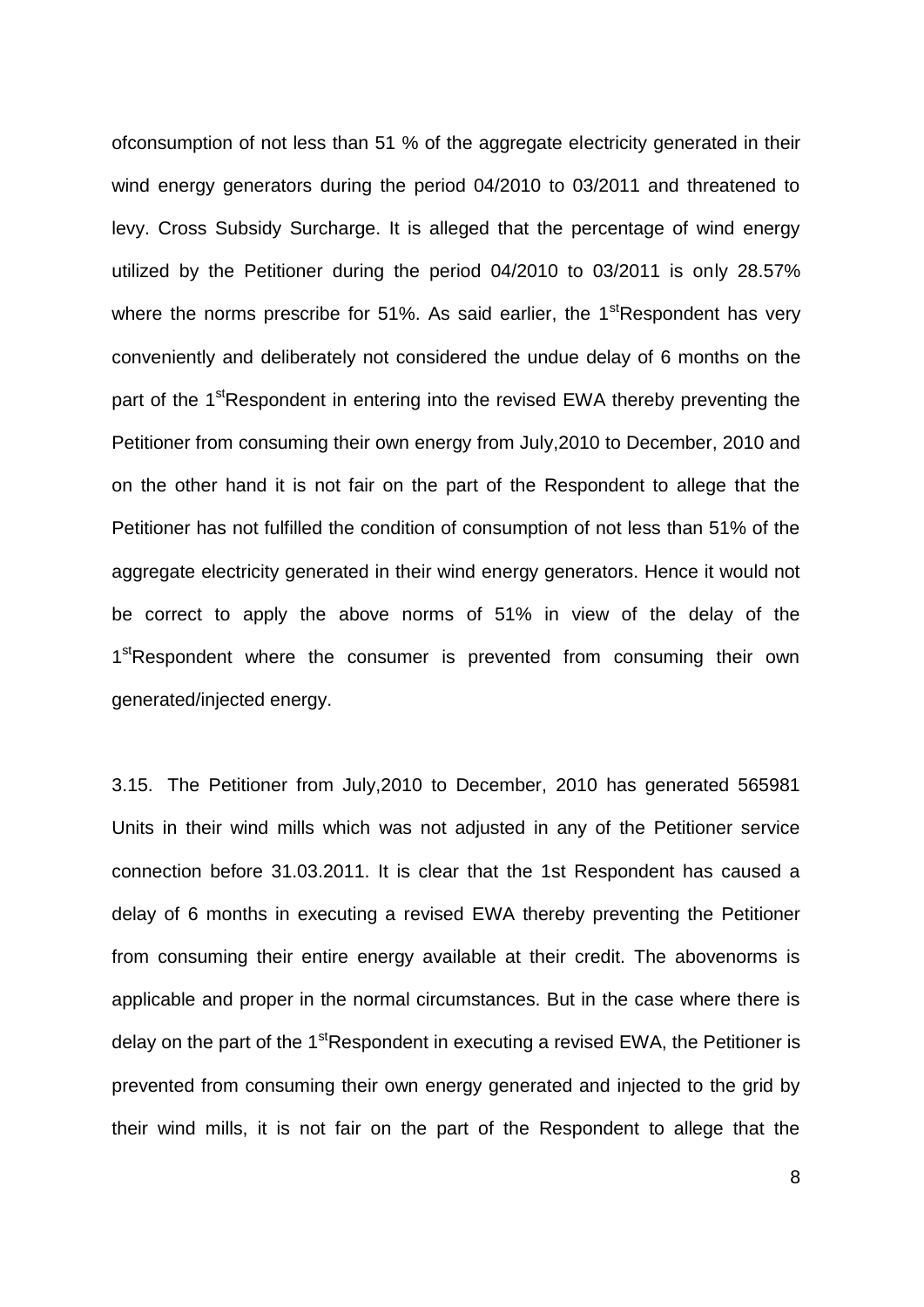Petitioner has not fulfilled the condition of consumption of not less than 51% of the aggregate electricity generated in their wind energy generators and consequently threaten levy cross subsidy surcharge. The conduct and actions of the 1<sup>st</sup>Respondent is thus illegal and in excess of his jurisdiction.

3.16. Before making an analysis whether the captive consumer has consumed at least 51% of the energy generated by his own CGP, the undue delay of 6 months on the part of the 1<sup>st</sup>Respondent in entering into the revised EWA thereby preventing the Petitioner from consuming their own energy from July,2010 to December, 2010, should also be taken into consideration and accordingly to that extent, the minimum percentage prescribed for eligibility for captive consumption needs to be discounted. Therefore preventing the captive consumer from consuming his own energy and on the other side to conclude that the consumer has not consume 51% of the annual generation is totally unfair and unsustainable in law.

3.17. By issuing the letter dated 19.09.2013, the  $1<sup>st</sup>$ Respondent is seeking to thwart the Petitioner's fundamental and constitutional rights. The  $1<sup>st</sup>$ Respondent has issued the above communication with a view to threaten, arm twist the Petitioner and deny the benefit of the Petitioner which he is legally entitled due to the delay of 6 months on the part of the  $1<sup>st</sup>$ Respondent.

3.18. The stand adopted by the  $1<sup>st</sup>$ Respondent is wholly unreasonable and not in any way aimed at development of the industry. Such a stand adopted by the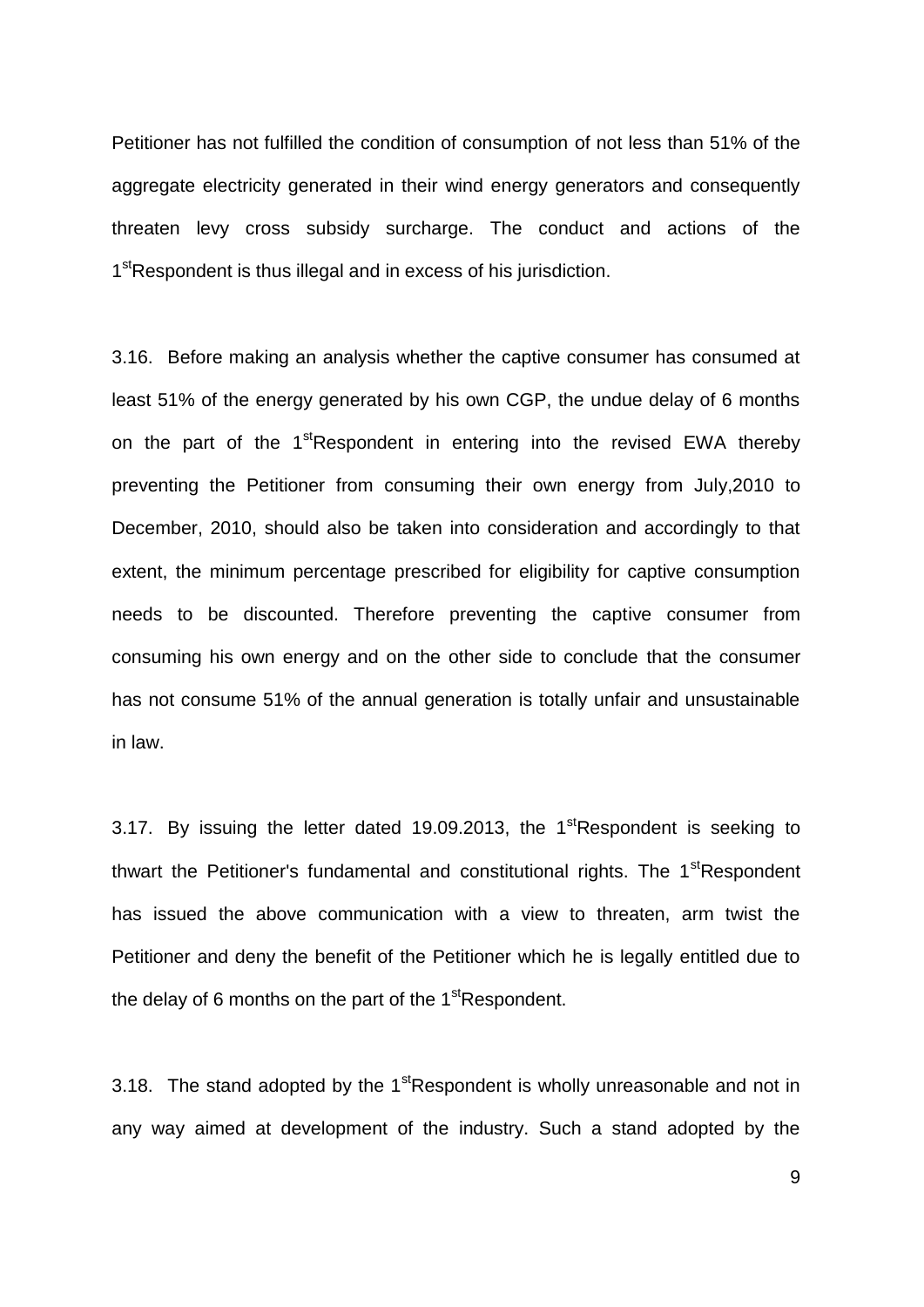1<sup>st</sup>Respondent is to cover their own fault and very harsh to consumers like the Petitioner.

3.19. By order dated 15.07.2013 the CGRF, disposed the complaint of the Petitioner directing the Accounts office coming under the 1<sup>st</sup>Respondent to verify the fulfilment norms of 51% consumption for the year 2010-2011 and intimate the same to the Petitioner only with a view to threaten, arm twist the Petitioner and deny the benefit which the Petitioner is legally entitled due to the delay of 6 months on the part of the 1<sup>st</sup>Respondent.

3.20. Being aggrieved by the above order, the Petitioner had preferred an appeal before the Electricity Ombudsman and the Hon'bleOmbudsman by his order dated 09.07.2014 dismissed the Petitioner's Appeal on the ground that the issue of making payment for the unutilized banked energy of a wind generator is a dispute between the generator and licensee and the Petitioner has to approach the Commission as per Electricity, Act,2003.

3.21. Based on repeated representation given by the Petitioner, the  $1<sup>st</sup>$  vide his letter dated 08.05.2015 has sought clarification from the Chief Financial Controller on the claims made by the Petitioner. In the said communication 1<sup>st</sup>Respondent himself has admitted that the reason for delay on executing the fresh energy wheeling agreement is the delay in fixing 5 slot meter. Without considering the specific admission of the 1<sup>st</sup>Respondent that the reason for delay on executing the fresh energy wheeling agreement is the delay in fixing 5 slot meter the Chief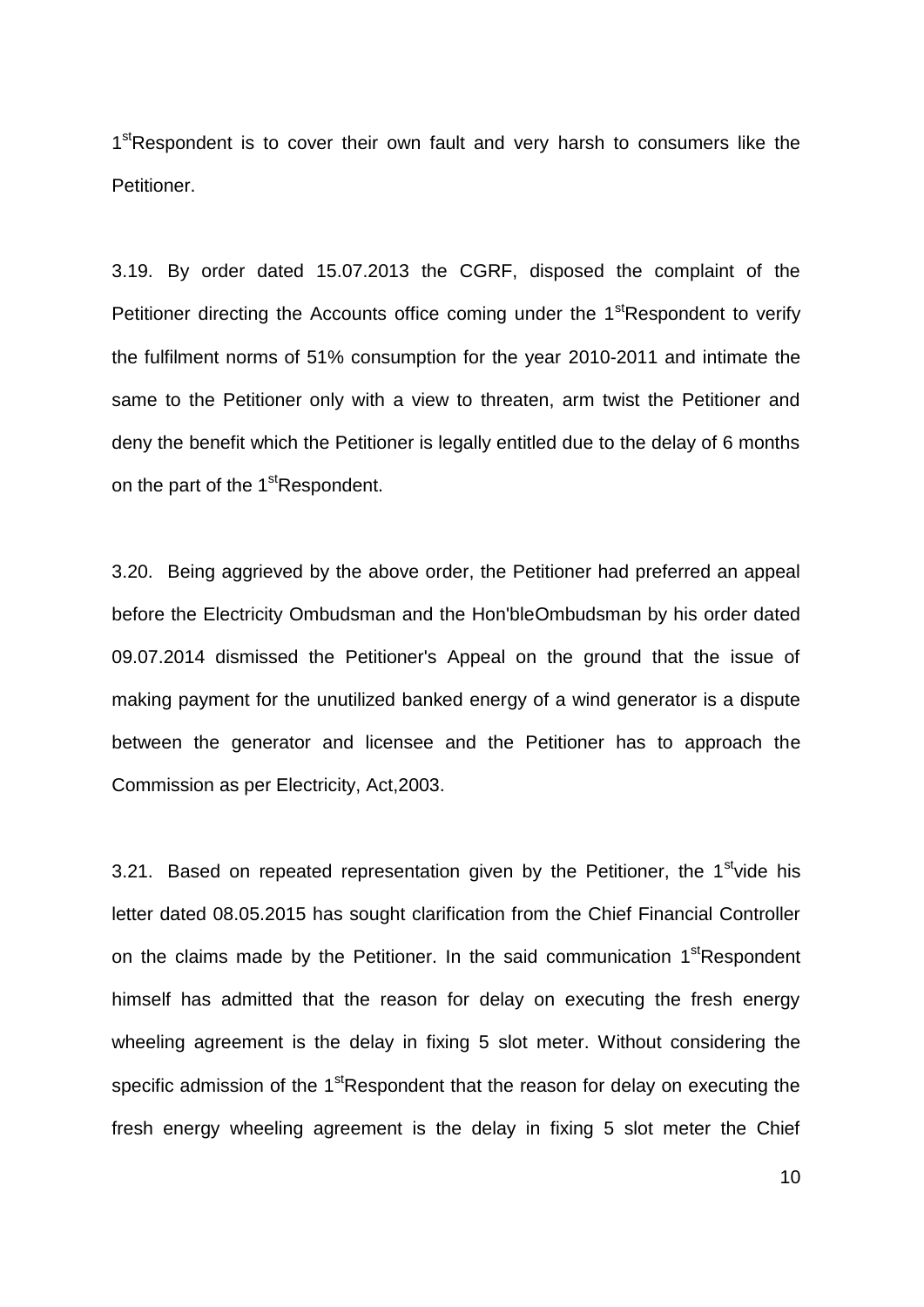Financial Controller called by the Petitioner for personal discussion and vide the meetings of meeting dated 09.09.2015 dismissed the claim of the Petitioner. Such action is illegal, arbitrary and against the provision of law.

3.22. While the facts being so, to the shock and surprise of the Petitioner, the 1<sup>st</sup>Respondent has issued the impugned demand notice dated 29.07.2015 to refund the 25% of the amount from out of the 100% of the amount already paid to the petitioner with respect to the period 2010-2011 quoting few audit objections as raised by the BOAB which were either communicated to the Petitioner. The impugned demand notice dated 29.07.2015 to pay the 25% of the amount states as follows:-

- *"1. BOAB-Audit Slip No.10 dated 14.03.2012.*
- *2. BOAB-Audit Slip No.14 dated 20.03.2012.*
- *3. BOAB-Audit Slip No.22 dated 24.03.2012*
- *4. BOAB-Audit Slip No.20 dated 18.06.2015*
- *5. BOAB-Audit Slip No.21 dated 18.06.2015*
- *6. BOAB-Audit Slip No.26 dated 25.06.2015*
- *7. BOAB-Audit Slip NO.27 dated 25.06.2015*

*While reviewing the payment made on unutilized banked units the board office audit party has raised objections on payment made at the rate of 100% of tariff rate and quoted only 75% of tariff rate is eligible and the excess payment of 25% made already should have been recovered as per ref. cited 1 to 7.*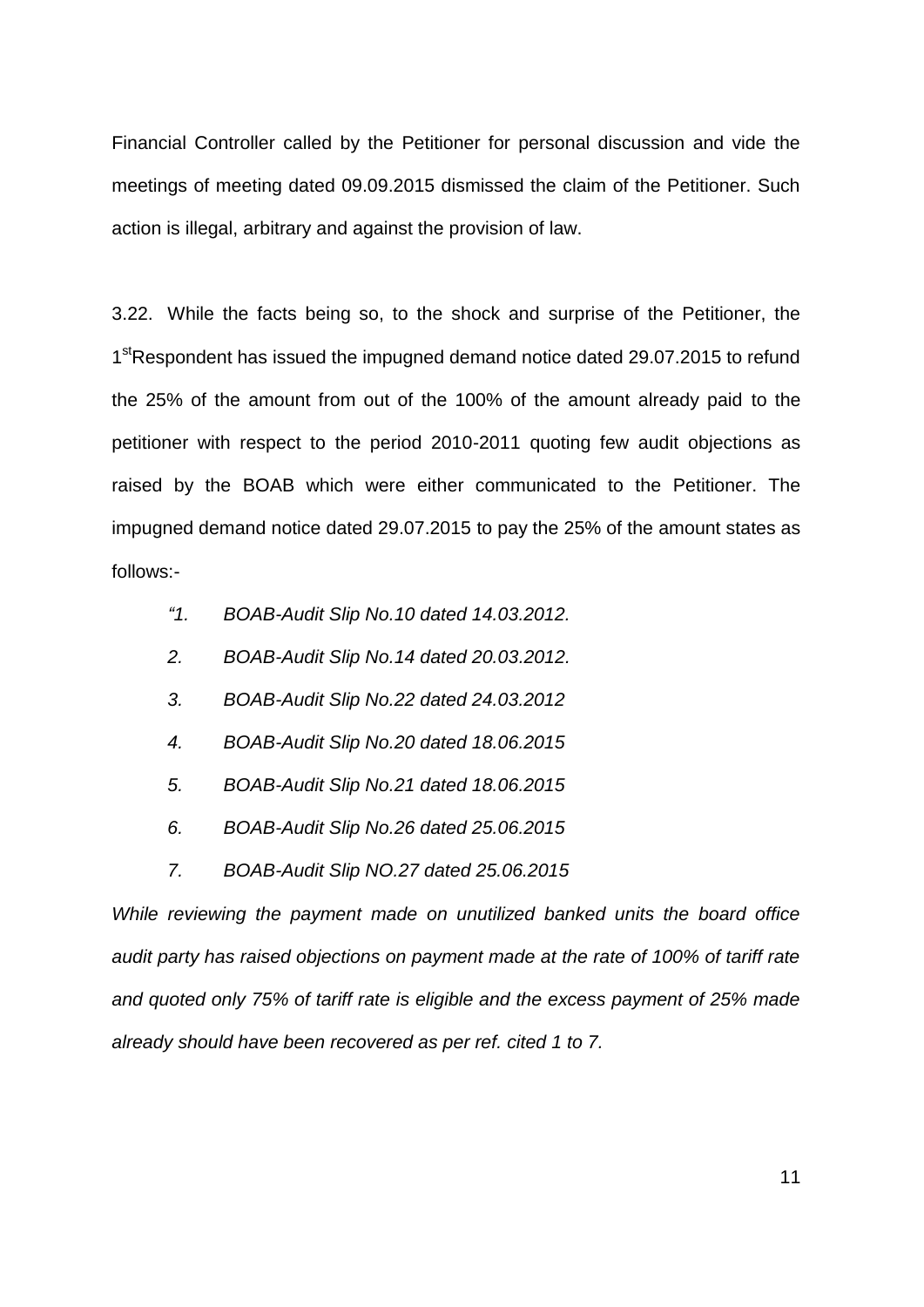| Banking | Audit Slip No. | Name of the            | <b>WEG</b> | User HT | User   | 25%           |
|---------|----------------|------------------------|------------|---------|--------|---------------|
| Period  | & Date         | customer               | HT         | SC No.  | HТ     | <b>Excess</b> |
|         |                |                        | SC         |         | Circle | payment       |
|         |                |                        | No.        |         |        | in Rs.        |
| 2010-11 | 22 dated       | Chemicals<br>Orchid    | 133.       | Not     |        | 369401        |
|         | 24-03-2012     | and                    | 237,       | claimed |        |               |
|         |                | <b>Pharmaceuticals</b> | 276        |         |        |               |

*Hence it is requested that the excess payment made on unutilized banked energy of RS.369401/- to be remitted to the under signed within 15 days' time of receipt otherwise, it is hereby informed that the same shall be included in your next wheeling statement without further notice. "* 

3.23. The Petitioner has not been provided with the copies of BOAB Audit Slips as referred by the 1<sup>st</sup>Respondents and simply issued impugned notice without assigning any reason. Without even making payment for the unutilized wind energy of 537310 Units generated for the period from July 2010 to Dec 2010 the 1<sup>st</sup>Respondent has issued the impugned demand notice seeking refund of the excess amount paid. The Petitioner has given objection vide his mail-dated 02.09.2015 and the 1<sup>st</sup>Respondent has not replied till date. Such action of the 1<sup>st</sup>Respondent is illegal arbitrary and liable to be setaside on this ground alone.

3.24 The Petitioner is left with no other alternative, effective and efficacious remedy except approaching the Commission underRegulation 16(1) of the Tamil Nadu Electricity Regulatory Commission (Conduct of Business Regulations, 2004 seeking to quash the 1<sup>st</sup>Respondent's demand notice dated 29.07.2015 and consequently direct the 2<sup>nd</sup>Respondent to give adjustment 537310 Units generated in the Petitioner's wind mill for the period from July 2010 to December 2010 against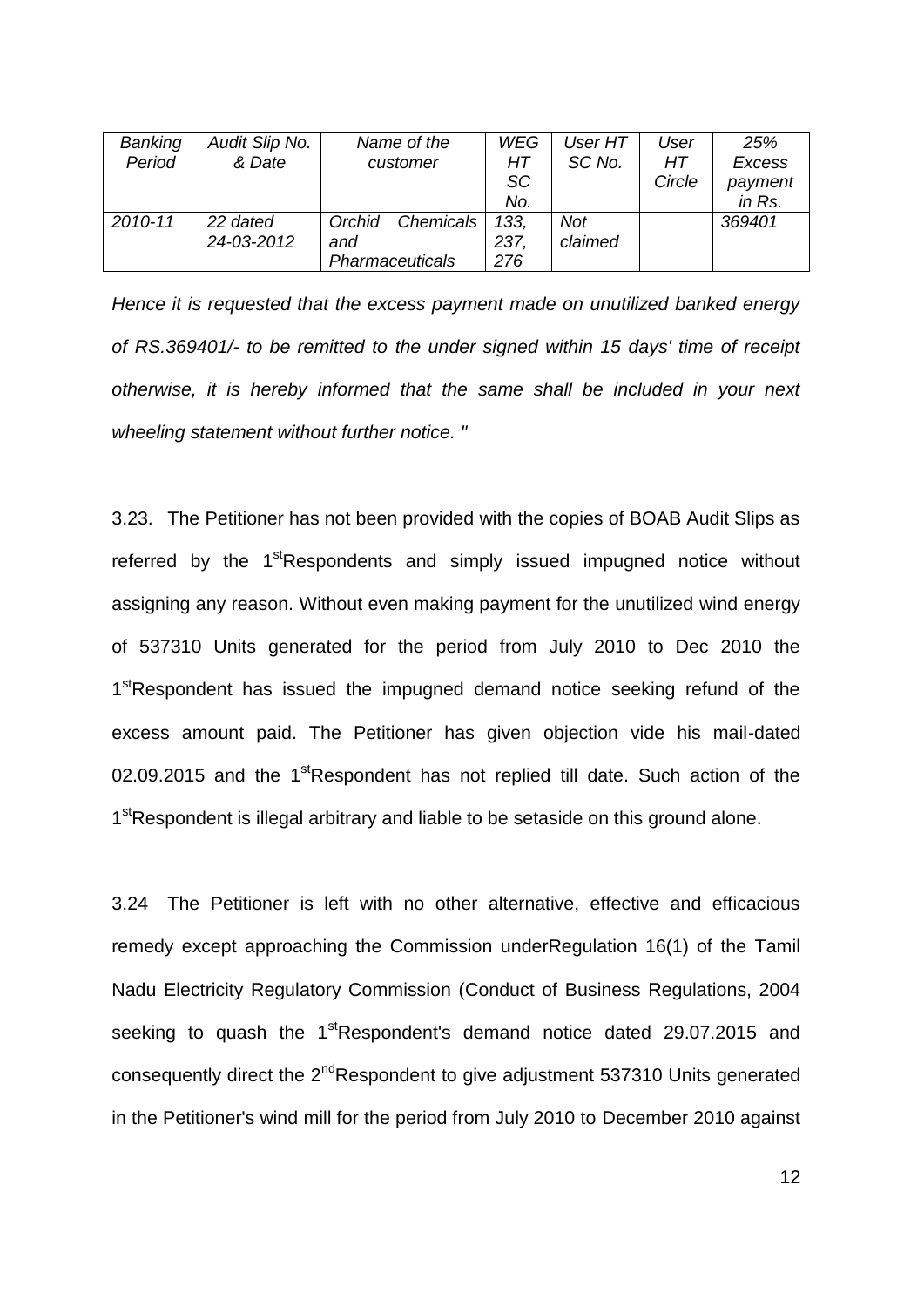the Petitioner's HTSC No.562. The Petitioner has been made to run from pillar to post by the conduct of the 1<sup>st</sup>and 2<sup>nd</sup>Respondent. The conduct of the 1<sup>st</sup>and 2<sup>nd</sup>Respondents are without jurisdiction, contumacious and amounts to arm twisting the Petitioner.

3.25. Due to recession and poor market condition the Petitioner industry has suffered huge financial loss. With the view to revive the industry activity the Petitioner industry has undergone CDRprocess and hence the entire management of the industry is controlled by the CDR Lenders. The Petitioner is under CDR process from 2014. Hence there was delay on the part of the Petitioner in approaching the Commission after seeking approval from the CDR Lenders. The Petitioner very humbly submits before the Commission that the delay was due to a genuine reason as stated above.

3.26. In view of the above, it is most humbly prayed that the Commission may quash the 1<sup>st</sup>Respondent's demand notice dated 29-07-2015 andconsequently direct the 2nd Respondent to give adjustment for the unutilized banked wind energy of 537310 Units generated from the appellant's wind mill for the period from July 2010 to December 2010 or encashment of Rs.14,77,602 1- With a simple Interest of Rs.9,16,113/- (from April 2011 to May 2016 Rs.14,77,602X.62) thus making a total of Rs.23,93,716/- only.

### **4. Contentions of the Respondents:-**

4.1. The petitioner has filed this dispute resolution petition praying the commission may be pleased to quash the  $1<sup>st</sup>$  respondent demand notice dated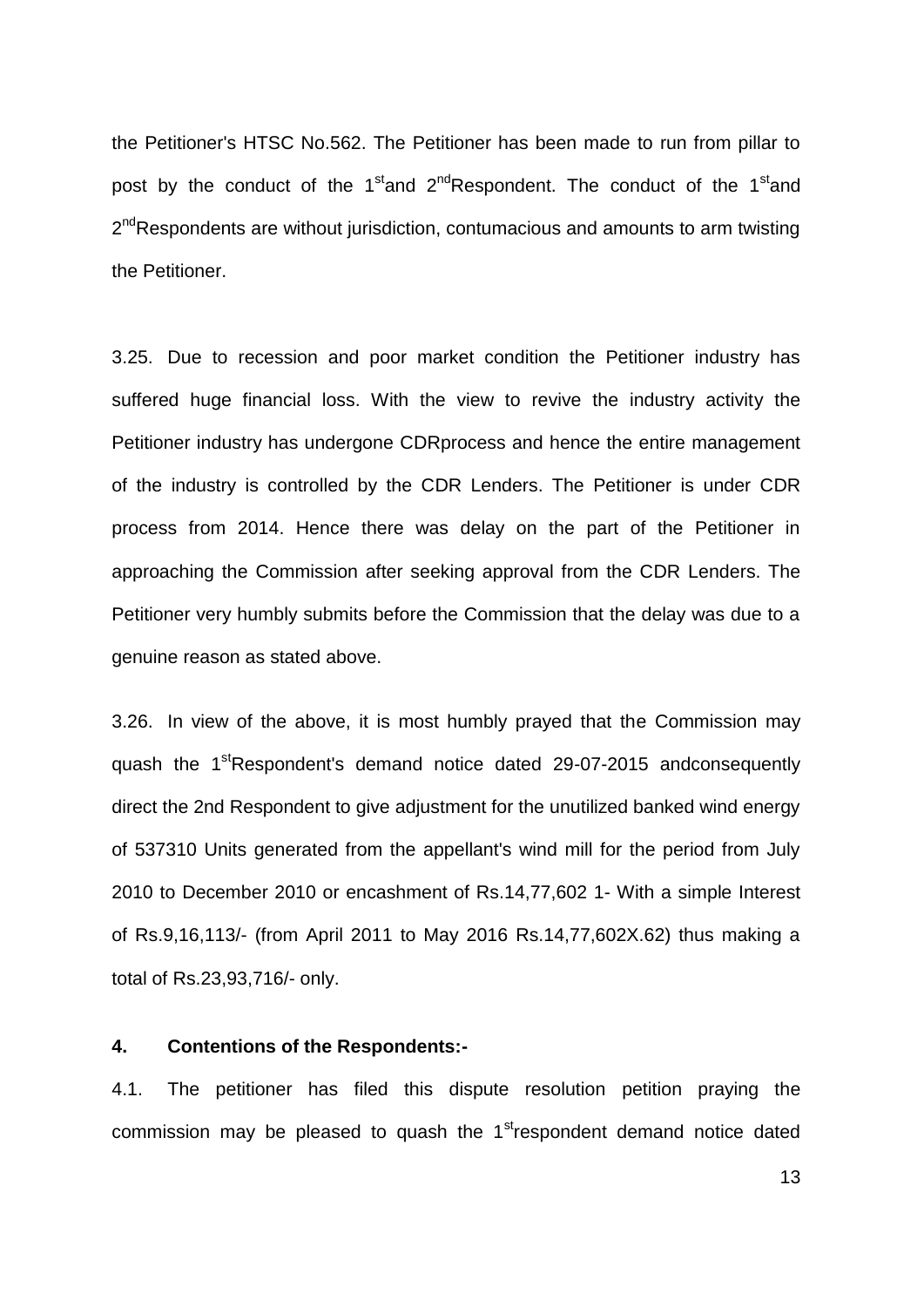29.07.2015 and consequently direct the 2nd respondent to give adjustment for the unutilized banked wind energy of 5,37,310 units generated from the petitioners wind mill for the period from July 2010 to December 2010 or encashment of Rs.14,77,602/- with & simple interest of Rs.9,16,113/- (from April 2011 to May 2016 Rs.14,77,602 x .62 ) thus making a total of Rs.23,93,716/- only.

4.2. The petitioner had owned three wind mills bearing WEG HT Service 133, 237 and 276 in Tirunelveli Electricity Distribution Circle. The petitioner had executed energy wheeling agreements to the above WEG's with the 1<sup>st</sup>respondent / TANGEDCO and subsequently had executed supplemental agreement to the original agreement on 17-06-2004 to wheel the energy generated from their wind energy generation to their HT SC No: 402 located in Chengalpattu Electricity Distribution Circle, under captive category as per the Commission"s orders in force. Accordingly the wind energy had been wheeled and adjusted up to June 2010.

4.3. As per the conditions of supplemental agreement dated 17.06.2004, the petitioner can bank the surplus energy, if any, after adjustment for the period of one year commencing from 1<sup>st</sup>April to 31st March of next year. The unutilized banking energy at the end of the banking period will be treated as lapsed.

4.4. The provisions of Order No.3 dated 15.05.2006 shall applicable only on and from the date of execution of revised energy wheeling agreement as per the format approved by the Commission. The same was clarified by the Commission in M.P Nos.6,11,12 and 16 of 2008 and M.P No. 15 of 2008, dt 22.05.2008. Further it is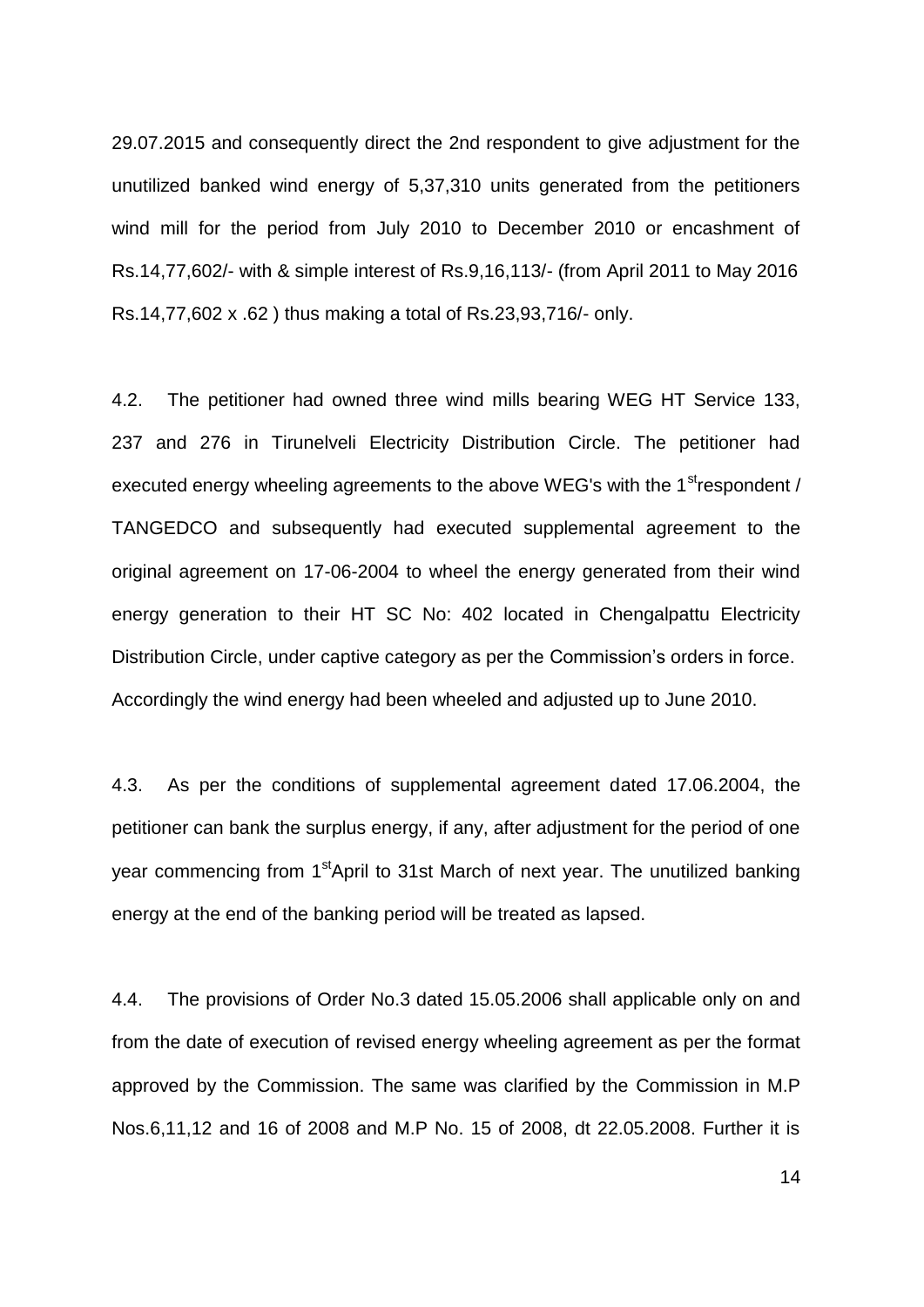submitted that the EWA executed for the 3 WEG dt 17.06.04 to wheel the energy generated to HT SC No. 402 stands cancelled during July 2010 due to the reason that HT.Sc. No. 402 has been transferred to M/s Hospira Health Care Pvt Ltd and RTR (Revised Test Report) has been taken to the same.

4.5. The petitioner had sold their HT SC No. 402 located in Chengalpattu Electricity Distribution Circle, to M/s. Hospira Health Care Pvt. Ltd. and the same had been intimated by the petitioner letter dated 10.03.2010 addressed to the Chief Engineer / NCES with a request to permit to wheel the wind power generated in the petitioner's wind mill to their another HT SC No. 562 located in Chengalpattu Electricity Distribution Circle.

4.6. The Chief Engineer/NCEShad granted approval vide Lr.No.CE/NCES/EE/WPP/AEE2/F.M/s.Orchid Chemicals & Pharmaceuticals Ltd./D.2114/10,dated 14.06.2010 to wheel the wind energy to theiranother HT SC No: 562 located in Chengalpattu Electricity Distribution Circle with banking for surplus energy after adjustment.

4.7. The revised energy wheeling agreement was executed on 15.08.2010, 16.08.2010 and 20.11.2010 in respect of WEG HT SC Nos 237, 133 and 276 respectively and the copy of energy wheeling agreement forwarded to the consumer on 02.12.2010 for change of utility. Therefore the request of the petitioner that to encash the unutilized wind energy can be considered from the date of execution energy wheeling agreement of each wind energy generators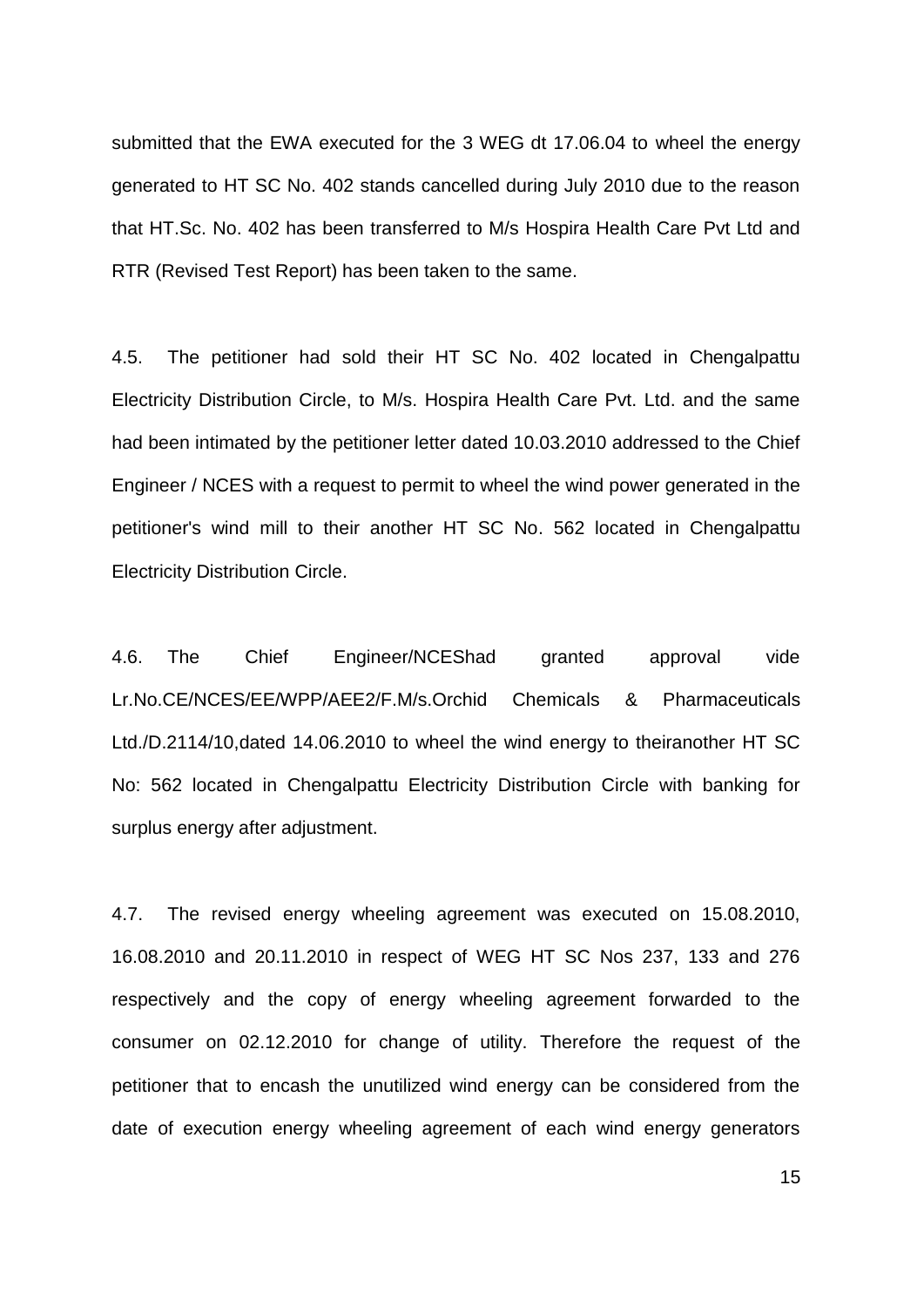since the approval was granted June 2010 and the petitioner had executed the agreements 15.08.2010, 16.08.2010 and 20.11.2010 in respect of WEG HT SC Nos. 237, 133 and 276 respectively. Further, the wind energy generated from the date of execution of energy wheeling agreement to December 2010 was not adjusted against the HT service connection due to non-fixing of TOD meter in the WEGs.

4.8. The petitioner had raised invoice for an amount of Rs.14,77,602/- on 16.08.2011 for the energy generated from July 2010 to December 2010 treating as unutilized units to the tune of 5,37,310 units at the rate of Rs.2.75/- per unit.

4.9. As per the conditions of the revised energy wheeling agreements executed on 15.08.2010, 16.08.2010 and 20.11.2010 in respect of WEG HT SC Nos 237, 133 and 276 respectively, the petitioner request can be considered from the date of execution of revised energy wheeling agreements and prior to the date of execution of revised energy wheeling agreements stated supra, the unutilized energy remains at the end of the financial year shall be treated as lapsed.

4.10. In view of the facts and circumstances of the case as stated above, the petitioners have entitled to claim encashment for the unutilized wind energy only from the date of execution of revised energy wheeling agreements.

## **5. Written Submission filed by the Petitioner:-**

5.1. The petitioner has made the same averment as was made in the petition in the present Written Submission also and hence it is not necessary to reproduce them.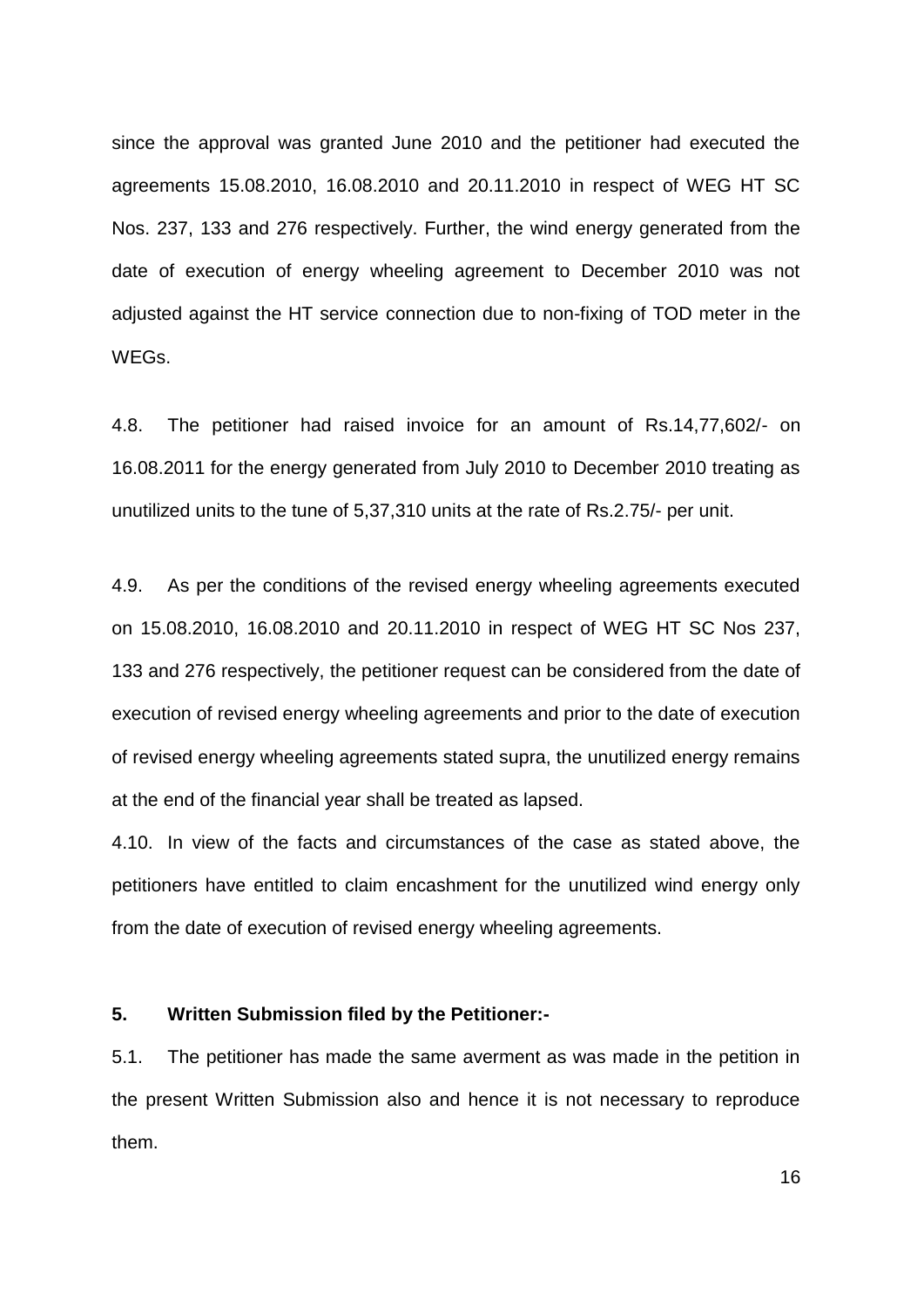The Petitioner unit is an industry involved in the manufacture of pharmaceutical products having Extra High Tension Electricity Supply in H.T.Sc.No.562 and 402 both coming under the  $2^{nd}$ Respondent. The Petitioner has installed windmills for generating wind energy to meet out their energy requirements for their captive consumption bearing WEG HTSC No.133, 237 and 276 coming under 1<sup>st</sup> Respondent. The Petitioner has entered into an Energy Wheeling Agreement for the purpose of captive consumption with banking provision to their industry bearing HTSC No.402. It is respectfully submitted that the Petitioner has sold their concern bearing HTSC No.402 coming under the 2<sup>nd</sup> Respondent to one M/s. Hospira India Ltd. The Petitioner has immediately intimated the same to the Chief Engineer/NCES/TNEB vide their representation dated 10.03.2010 and requested for wheeling of the wind power generated in the Petitioner's wind mill WEG No.133, 237 & 276 in HTSC No.562 instead of HTSC No.402 since HTSC No.402 is sold to another concern.

5.2. The 2<sup>nd</sup> Respondent vide letter dated 23.04.2010 name transferred HTSC No.402 to the name of M/s. Hospira India Ltd due to the business transfer of the unit.

5.3. The Chief Engineer/NCES/TNEB vide his letter dated 28.05.2010 directed the Petitioner to pay the application registration fees and the Petitioner has also paid the same on 29.05.2010. Consequently the CE/NCES vide his letter dated 14.06.2010 accorded approval for change in usage of the Petitioner"s WEG Nos.133, 237 & 276 from HTSC No.402 to HTSC No.562 with banking of surplus energy after adjustment.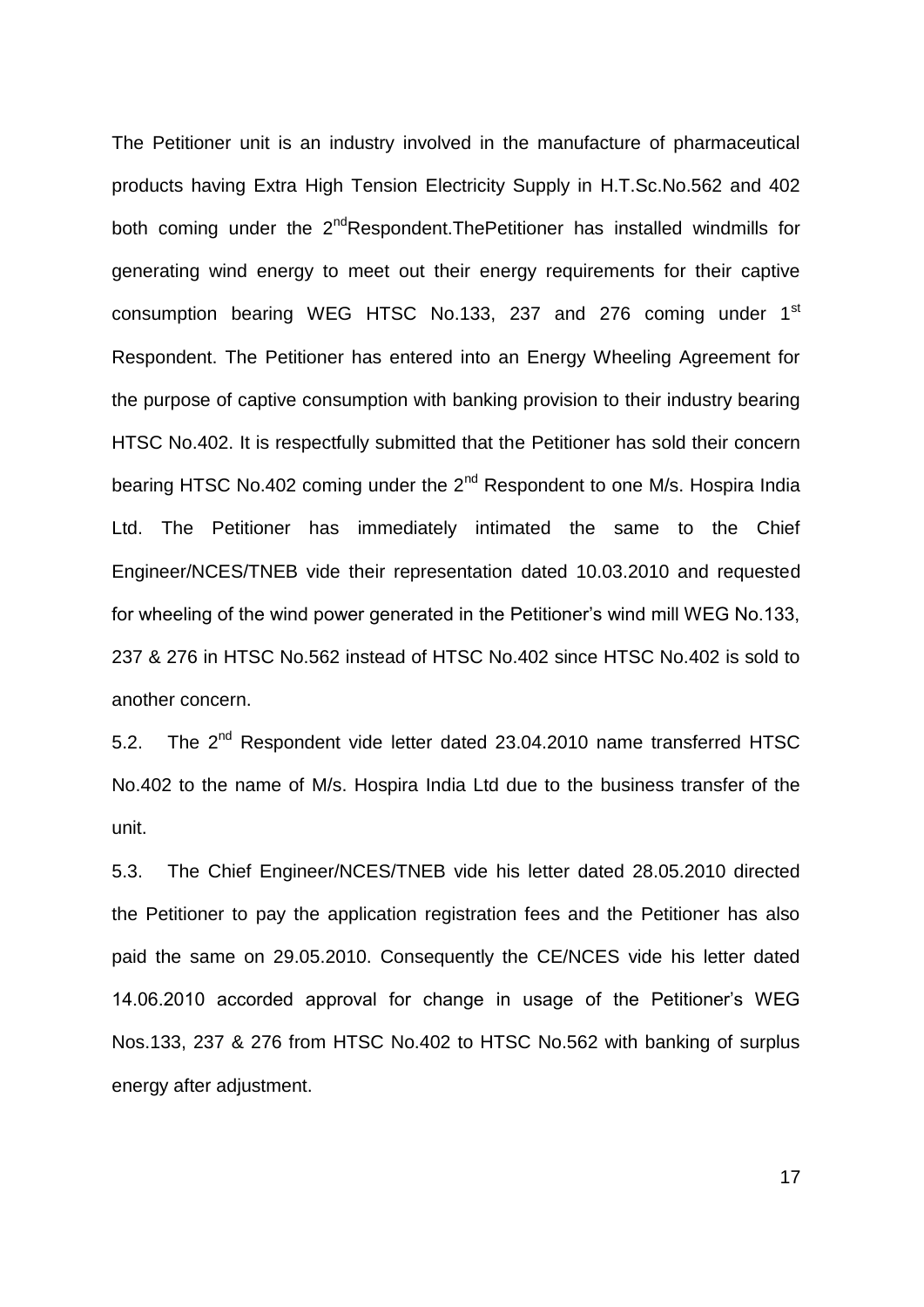5.4. The CE/NCES vide this approval dated 14.06.2010 the CE/NCES accorded approval to wheel energy generated by the Petitioner"s WEG No.133, 237 & 276 to their HTSC No.562 coming under the  $2<sup>nd</sup>$  Respondent with permission to bank the surplus energy instead of wheeling & banking with Petitioner's erstwhile HTSC No.402.

5.5. The CE/NCES vide this approval dated 14.06.2010 has clearly stated that *"the banked energy available from 01.04.2010 from the generation of 01.04.2010,*  has to be adjusted in HTSC No.402 coming under the 2<sup>nd</sup> Respondent upto the end *of the banking period i.e., 31.03.2011"*

5.6. From the above it is clear that, since the Petitioners erstwhile HTSC No.402 was name transferred to another concern due to business transfer and since the Petitioner has sought for change of usage their WEG Nos.133, 237 & 276 from erstwhile HTSC No.402 to Petitioner's another HTSC no.562, the CE/NCES vide his approval letter dated 14.06.2010 has directed the  $2<sup>nd</sup>$  Respondent to adjust the banked energy in the Petitioner"s WEG Nos.133, 237 & 276 from 01.04.2010 against the consumption on HTSC No.402 coming under the  $2<sup>nd</sup>$  Respondent upto the end of the banking period i.e., 31.03.2011.

5.7. Further, the CE/NCES vide this approval dated 14.06.2010 has directed as follows:-

*"You are requested to contact the Superintending Engineer/Tirunelveli EDC (generator end ) for executing the Energy Wheeling Agreement on payment*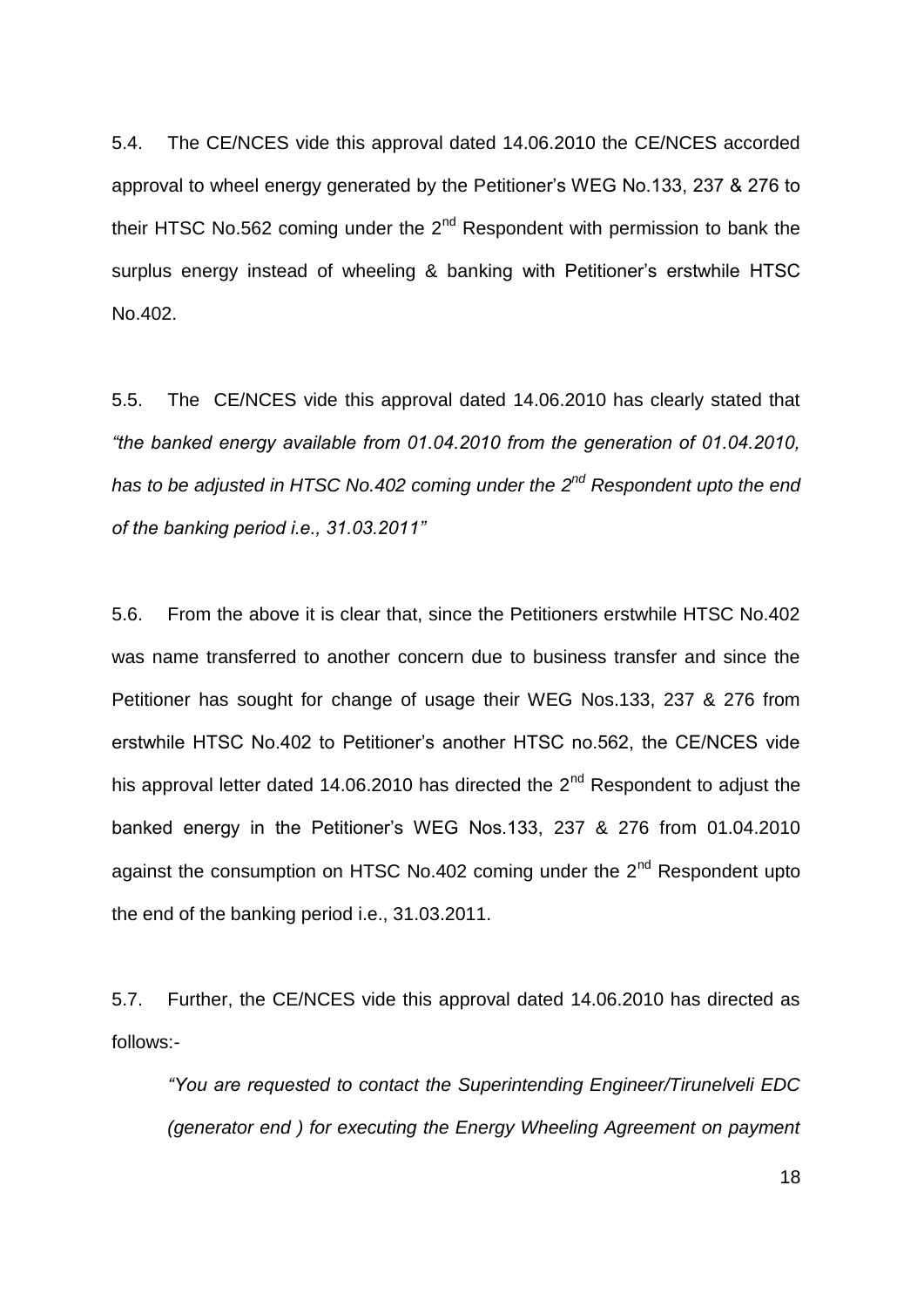*of RS.2000/- per MW towards long term open access agreement fees and for installation of TOD meter in the above wind farm service if not provided already within 3 months from the date of receipt of this letter"* 

5.8. From above it is clear that the CE/NCES has directed the Petitioner to contact 2<sup>nd</sup>Respondent for payment of LTOA agreement fess of Rs.2000/- per MW and consequently execute the EWA for captive consumption in Petitioner"s HTSC No.562 and for installation of TOD meter in the above wind farm service if not provided within 3 months from the date of receipt of this letter.

5.9. Further the note at the end of the CE/NCES"s approval dated 14.06.2010 read as follows:-

*"(\*) The Superintending Engineer/Tirunelveli EDC is requested to execute the energy wheeling agreement for the revised arrangement after installation of the TOD meter with 5 slot recording (if not provided already) in the above WF.HT .SC.No: HT SC No.133, 237 & 276 of the Tirunelveli EDC and it may be ensured that necessary agreement fees subject to variation per Wing Farm HT Service may be collected from WEG towards Long Term Open Access Agreement fee for executing Energy Wheeling Agreement*

*…*

*(\*\*) The Superintending Engineer/Chengalpet EDC is requested to provide the TOD Facilities in the existing TOD meter with 5 slot recording before permitting the wheeling arrangement. Ensure payment of wheeling charges,*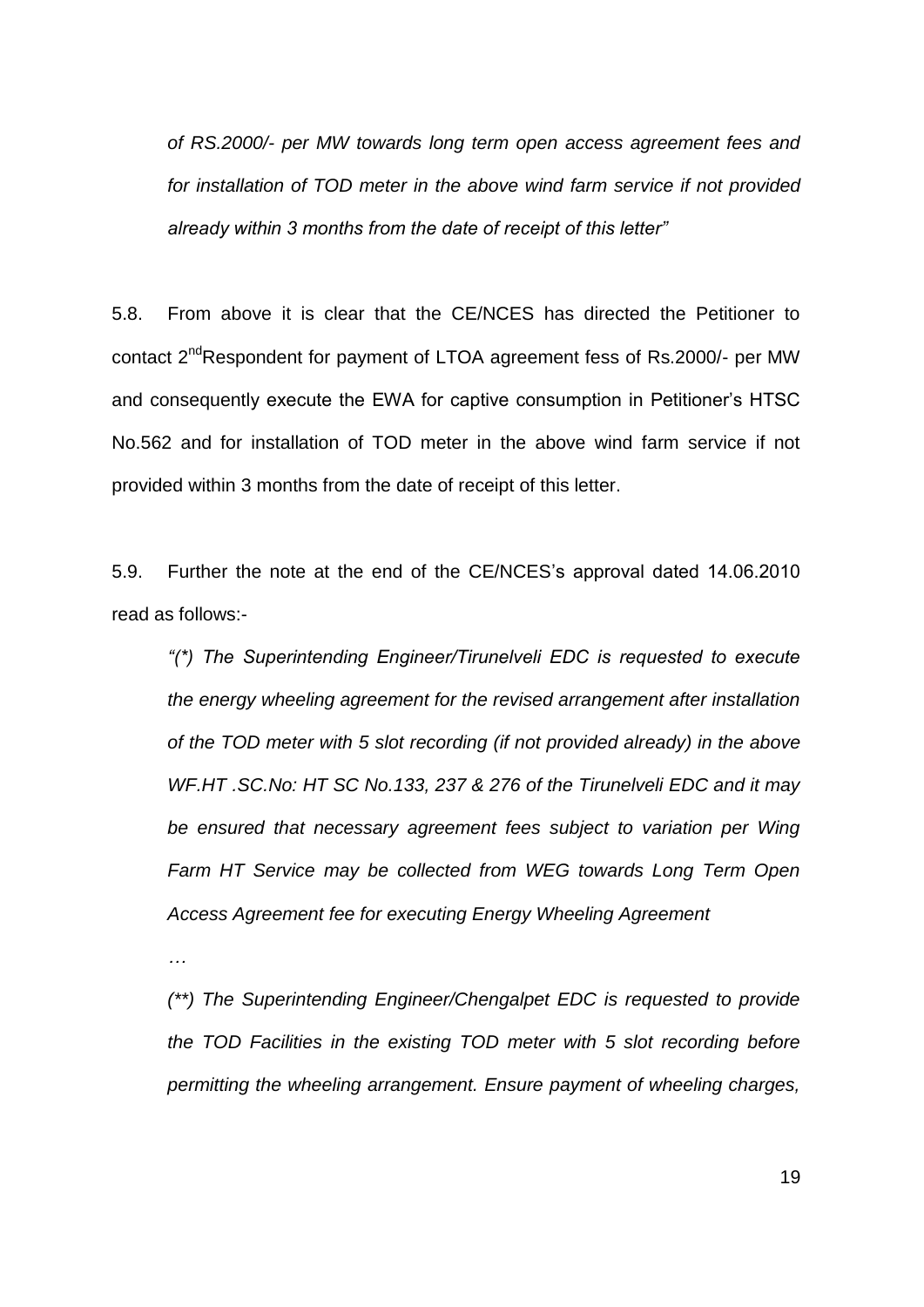*system operation charges for every calendar month for the capacity installed before permitting that wheeling*

*If the entire allocated energy has not been adjusted at the wheeling end from each Wind Farm HT services in a month, the balance energy may be taken as surplus power for each Wind Farm HT services and intimate to generating end"*

5.10.Form the above it clear that the Superintending Engineer/Tirunelveli EDC, the  $1<sup>st</sup>$  Respondent herein, is directed to execute the energy wheeling agreement for the revised arrangement for captive consumption in HTSC No.562 after installation of the TOD meter with 5 slot recording in the above WF.HT SC.No: HT SC No.133, 237 & 276 of the Tirunelveli EDC and to ensure that necessary agreement fees are collected from the Petitioner towards Long Term Open Access Agreement fee for executing Energy Wheeling Agreement. Further, the Superintending Engineer/Chengalpet EDC, the 2<sup>nd</sup>Respondent herein is directed to provide the TOD Facilities in the existing TOD meter with 5 slot recording before permitting the wheeling arrangement

5.11. As per the direction of the 1<sup>st</sup> Respondent the Petitioner purchased the TOD meter with 5 slot recording on 02.07.2010 vide invoice No.270 dated 02.07.2010 for a sum of Rs.34,320/- and handed to the officers of the  $1<sup>st</sup>$  Respondent in order to install the same on the Petitioner"s WEGs The Petitioner also paid the inspection fees and testing charges on 03.07.2010 towards installation of the said meters The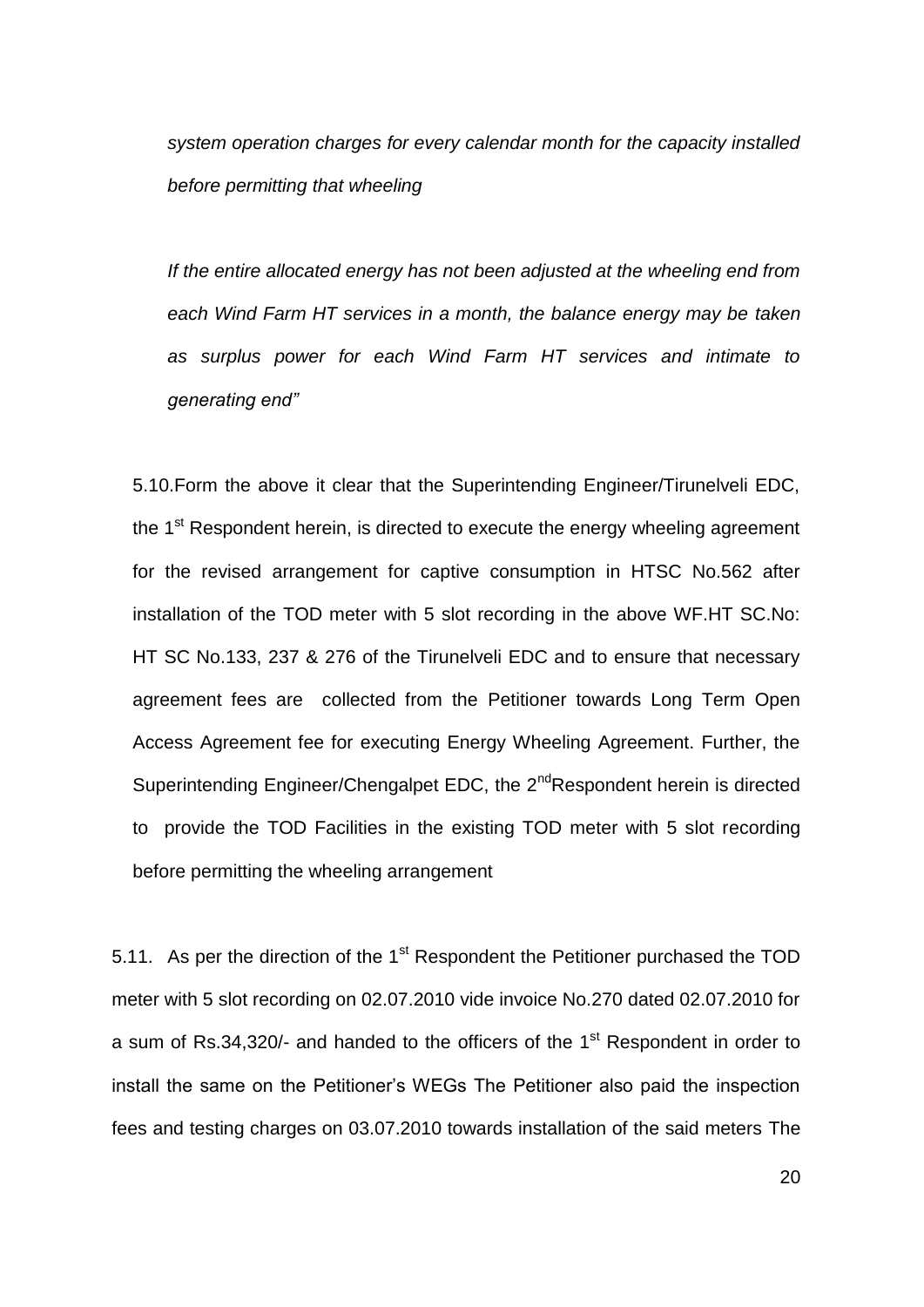TOD Meters with 5 slot as supplied by the Petitioner was installed in the Petitioner"s WEGs on 05.07.2010 which has been confirmed by the Assistant Executive Engineer/MRT/Wind Farm vide his letter dated 05.07.2010.

5.12. The Petitioner paid the agreement fees of Rs.10,000/- vide receipt vide DD dated 27.07.2010 even though the receipt for same was given only on dated 11.08.2010 and evidently the Petitioner took all steps to execute the fresh Energy wheeling agreement with the  $1<sup>st</sup>$  Respondent for the purpose of captive consumption HTSC No.562. But the  $1<sup>st</sup>$  Respondent has kept the issue pending for more than 6 months causing huge loss to the Petitioner industry.

5.13. After substantial delay the fresh energy wheeling agreement was executed by the 1<sup>st</sup> Respondent only on 15.08.2010 for WEG No.237, 16.08.2010 for WEG No.133 and 20.11.2010 for WEG 276 for the purpose of captive consumption with banking of surplus energy. Even after executing the EWAs the same was not given effect till December/2010 and only vide the letter dated 02.12.2010. The EWA agreements were given effect and forwarded by the  $1<sup>st</sup>$ Respondent i.e., after 6 months delay from the date of approved given by the Chief Engineer/NCES/TNEB in his letter dated 14.06.2010.

5.14. From July, 2010 to December 2010 the Petitioner"s WEG has generated 565981 Units in their wind mills which was not adjusted in any of the Petitioner"s service connection. The  $2^{nd}$  Respondent ought to have adjusted the energy generated and banked in the Petitioner"s WEGs from July, 2010 to December 2010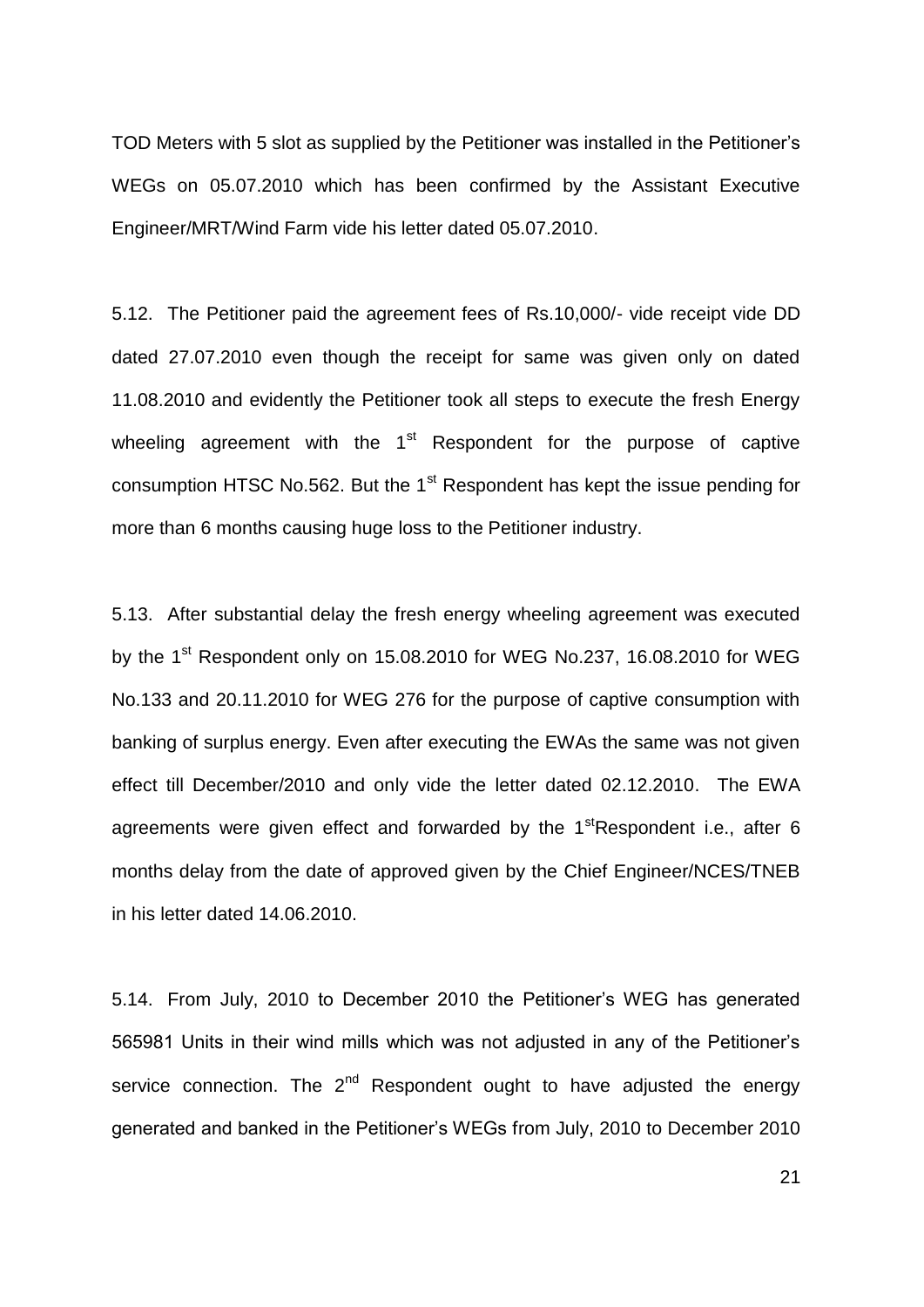to a tune of 565981 Units against the Petitioner"s HTSC No.402 as per the approval dated 14.06.2010 or in HTSC No.562 as per the EWAs before the end of the banking period i.e., 31.03.2011 The  $2^{nd}$  Respondent admittedly failed to do so causing hardship to the Petitioners. In line with the approval accorded by the CE/NCES vide his approval dated 14.06.2010 the Petitioner supplied the TOD meters and the same was installed as early as 05.07.2010 itself and all required charges were also paid by the Petitioner. The  $1<sup>st</sup>$  Respondent ought to have executed the EWA immediately and there was a delay of 6 months in giving effect to the EWAs and only vide letter dated  $02.12.2010$  the 1<sup>st</sup> Respondent started accounting the wind energy generated in the Petitioner"s WEGs

5.15. The Petitioner vide his letter dated 21.03.2011 has requested the  $2<sup>nd</sup>$ Respondent herein to give adjustment of the wind energy generated from July, 2010 to December, 2010 to a tune of 565981 Units in the Petitioner"s HTSC No.402 or at least in HTSC No.562 before 31.03.2011.

5.16. While so, the SE/NCES coming under the CE/NCES vide his letter dated 06.04.2010 has replied to the Petitioner"s above representations by directing the Petitioner to approach the generating end EDC i.e., the 1<sup>st</sup> Respondent with relevant documents for adjustment of the banked units of 565981 Units in Petitioners HTSC No.402 or 562 before 31.03.2011. The Petitioner have repeatedly approached the  $2^{nd}$  Respondents and tried explaining to them that such refusal is without jurisdiction and has the effect of denying right to open access guaranteed under the Electricity Act,2003 and is in violation of the directions issued by the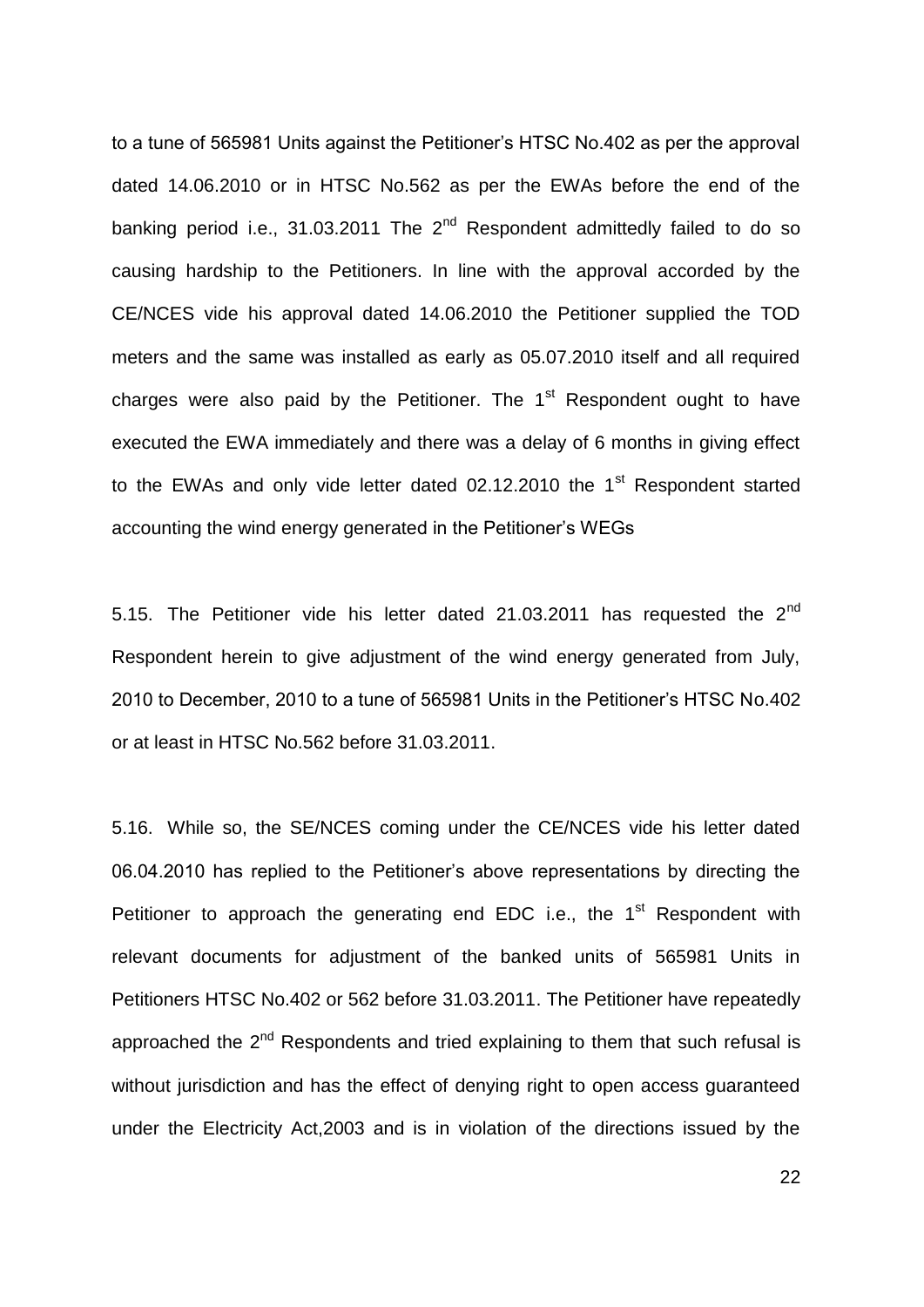higher official i.e.., CE/NCES vide his approval dated 14.06.2010. However, this did not evoke any positive response from them and they refused to reconsider their decision.

5.17. Since the Respondents refused to consider the request of the Petitioner to give adjustment of the wind energy generated from July, 2010 to December, 2010 to a tune of 565981 Units in the Petitioner"s HTSC No.402 or 562 before 31.03.2011 the energy was treated as utilized wind energy banked as on 31.03.2011 to a tune of 537310 Units in the account of the Petitioner.

5.18. The  $2^{nd}$  Respondent vide his letter dated 22.06.2011 to the 1<sup>st</sup> Respondent has stated the unutilized banked energy generated from the Petitioner's WEG Nos.133, 237 & 256 to a tune of 5,37,310Units is available in the Petitioner"s account for the period from 01.04.2010 to 31.03.2011.

5.19. As per the EWA dated 15.08.2010 for WEG No.237, 16.08.2010 for WEG No.133 and 20.11.2010 for WEG 276 at clause 5 (b) the unutilized portion of the banked energy if any shall be purchased by the licensee at the rate of 75% of the normal purchase rate.

5.20. In the meantime, being aggrieved by the inaction of the Respondent in refusing to adjust the wind energy generated from July,2010 to December,2010 to the tune of 537310 Units against the Petitioner"s HTSC No.402 of 562, the Petitioner repeatedly approached the CGRF on 21.06.2011, 08.07.2011 and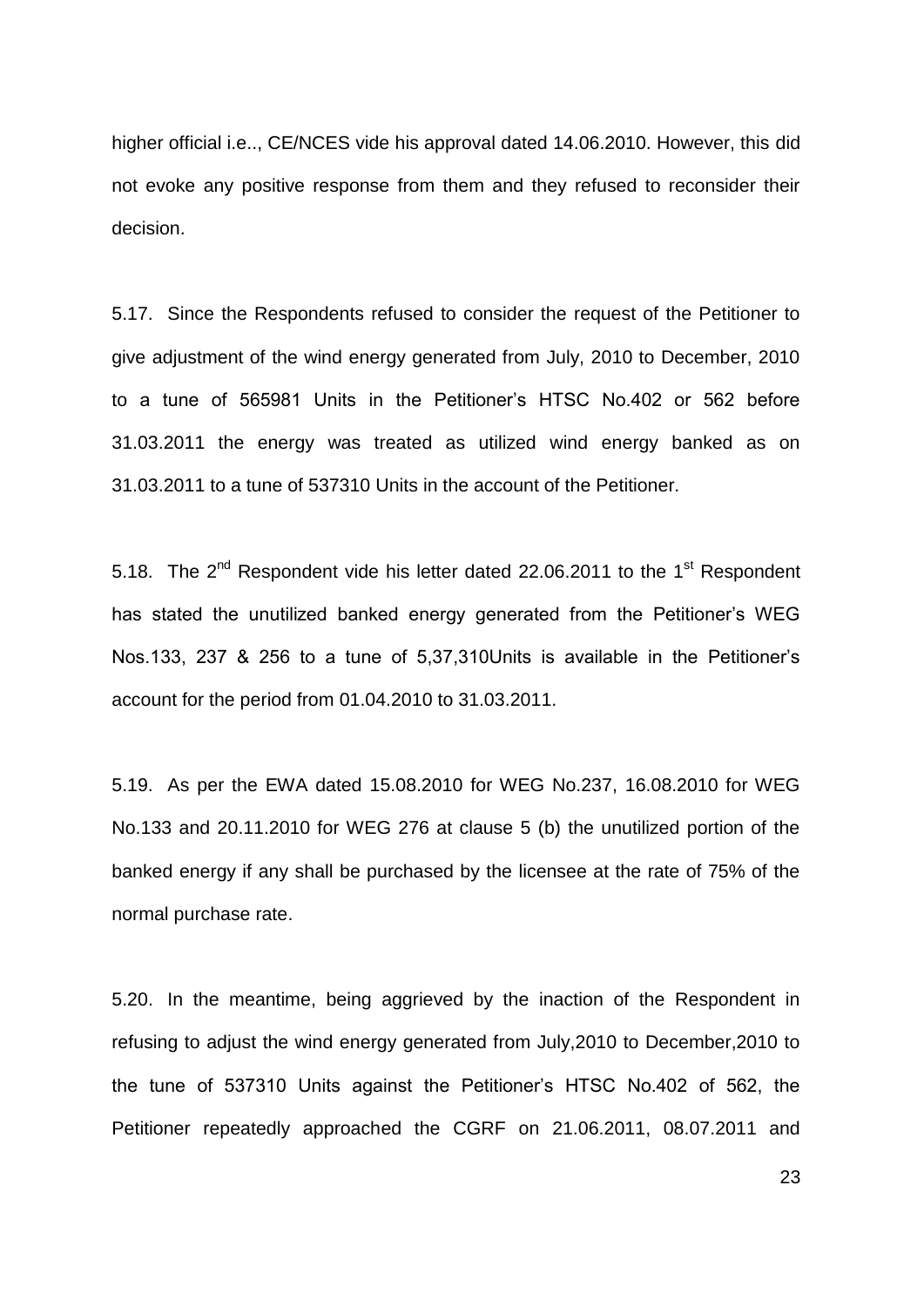14.03.2011. The grievance of the Petitioner was not even considered by the CGRF headed by the 1st and  $2^{nd}$  Respondent themselves. Finally CGRF under the  $2^{nd}$ Respondent took up the Petitioner"s application dated 14.03.2011 and passed orders dated 18.07.2013. Instead of passing order on the merits of the submission made by the Petitioner, the CGRF passed orders directing the  $2<sup>nd</sup>$  Respondent to consider the claim of the Petitioner for adjustment of the wind energy generated from July"2010 to December"2010 to the tune of 537310 Units against the Petitioner"s HTSC No.402 or 562.

5.21. Being aggrieved by the order passed by CGRF the Petitioner file an appeal before the Hon"ble Electricity Ombudsman in Appeal No.20 of 2021 and by the final order dated 09.07.2014 the Hon"ble Ombudsman directed the Petitioner to approach the Commission. Hence the present petition was filed before the Commission.

5.22. On repeated representation given by the Petitioner, the 1<sup>st</sup> Respondent vide his letter dated 08.05.2015 has sought clarification from the Chief Financial Controller on the claims made by the Petitioner. In the said communication 1<sup>st</sup> Respondent himself has admitted that the reason for delay on executing the fresh energy wheeling agreement is the delay in fixing 5 slot meter but as matter of fact on 05.07.2010 itself the meter was installed which has been confirmed by the Assistant Executive Engineer/MRT/Wind Farm vide his letter dated 05.07.2010. Without considering that 5 slot meter was installed as early as 05.07.2010, the Chief Financial Controller called upon the Petitioner for personal discussion on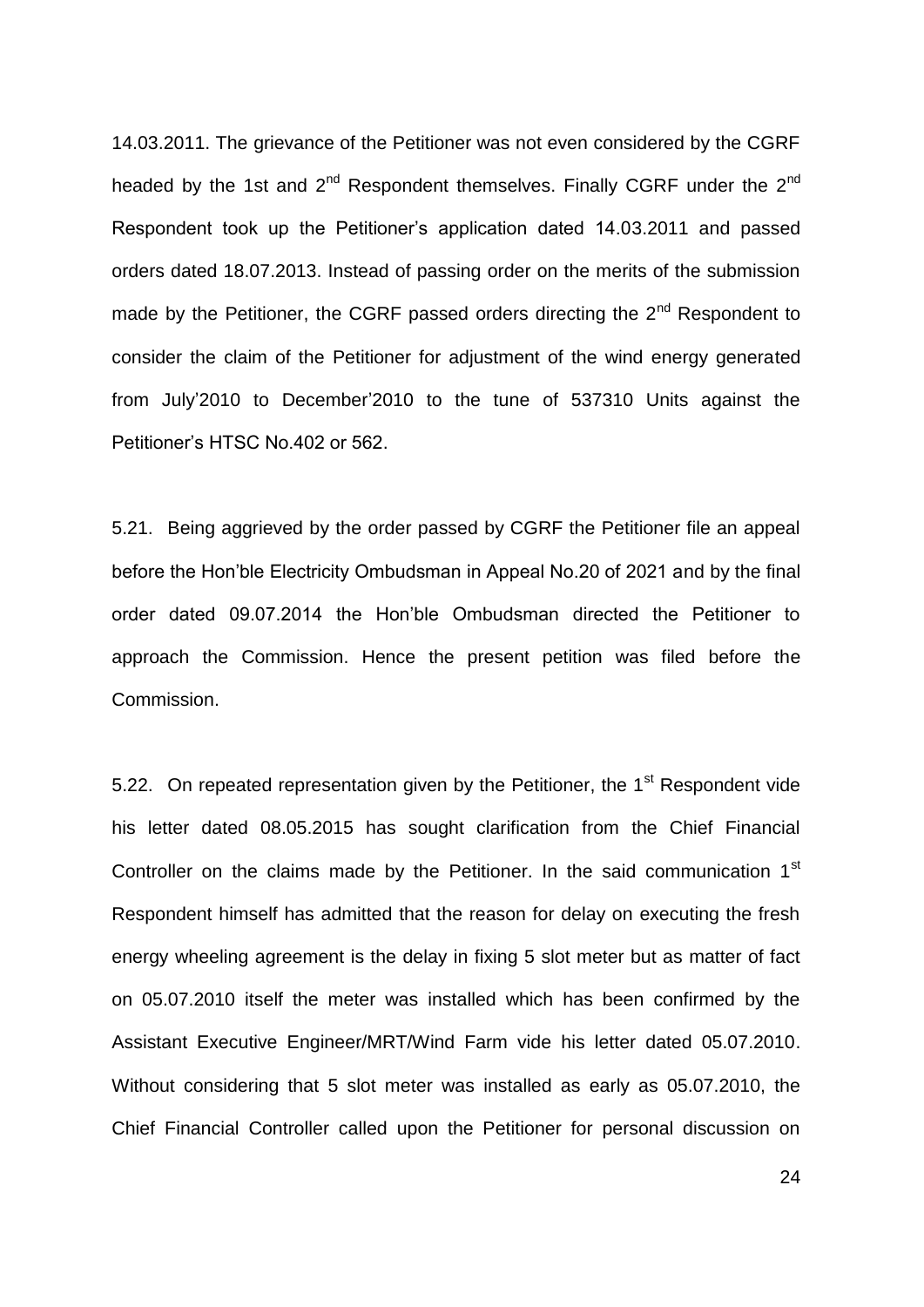04.08.2015 and vide the meetings of meeting dated 09.09.2015dismissed the claim of the Petitioner. Such action is illegal, arbitrary and against the provision of law.

5.23. Till date the Respondents have neither adjusted the wind energy generated from July,2010 to December,2010 to a tune of 537310 Units against the Petitioner"s consumption on HTSC No.402 as per the CE/NCES direction in letter dated 14.06.2010 or adjusted in HTSC No.562 as per the revised EWAs nor given payment at Rs.2.75 per unit to a total sum of Rs.14,77,602.50/- as per the EWAs. Such an action of the Respondents is illegal, arbitrary and liable to be punished under Section 145 of the Act.

5.24. Wthout even making payment for the unutilized wind energy of 537310 Units generated for the period from July 2010 to Dec 2010 the 1<sup>st</sup> Respondent has issued the impugned demand notice seeking refund of the excess amount paid. The Petitioner has given objection vide his mail dated  $02.09.2015$  and the  $1<sup>st</sup>$ Respondent has not replied till date. Such action of the  $1<sup>st</sup>$ Respondent is illegal arbitrary and liable to be setaside on this ground alone.

5.25. The Petitioner has immediately intimated the business transfer of the WEGs to the Chief Engineer/NCES/TNEB vide their representation dated 10.03.2010 and requested for wheeling of the wind power generated in the Petitioner's wind mill WEG No.133, 237 & 276 in HTSC No.562 instead of HTSC No.402 since HTSC No.402 is sold to another concern.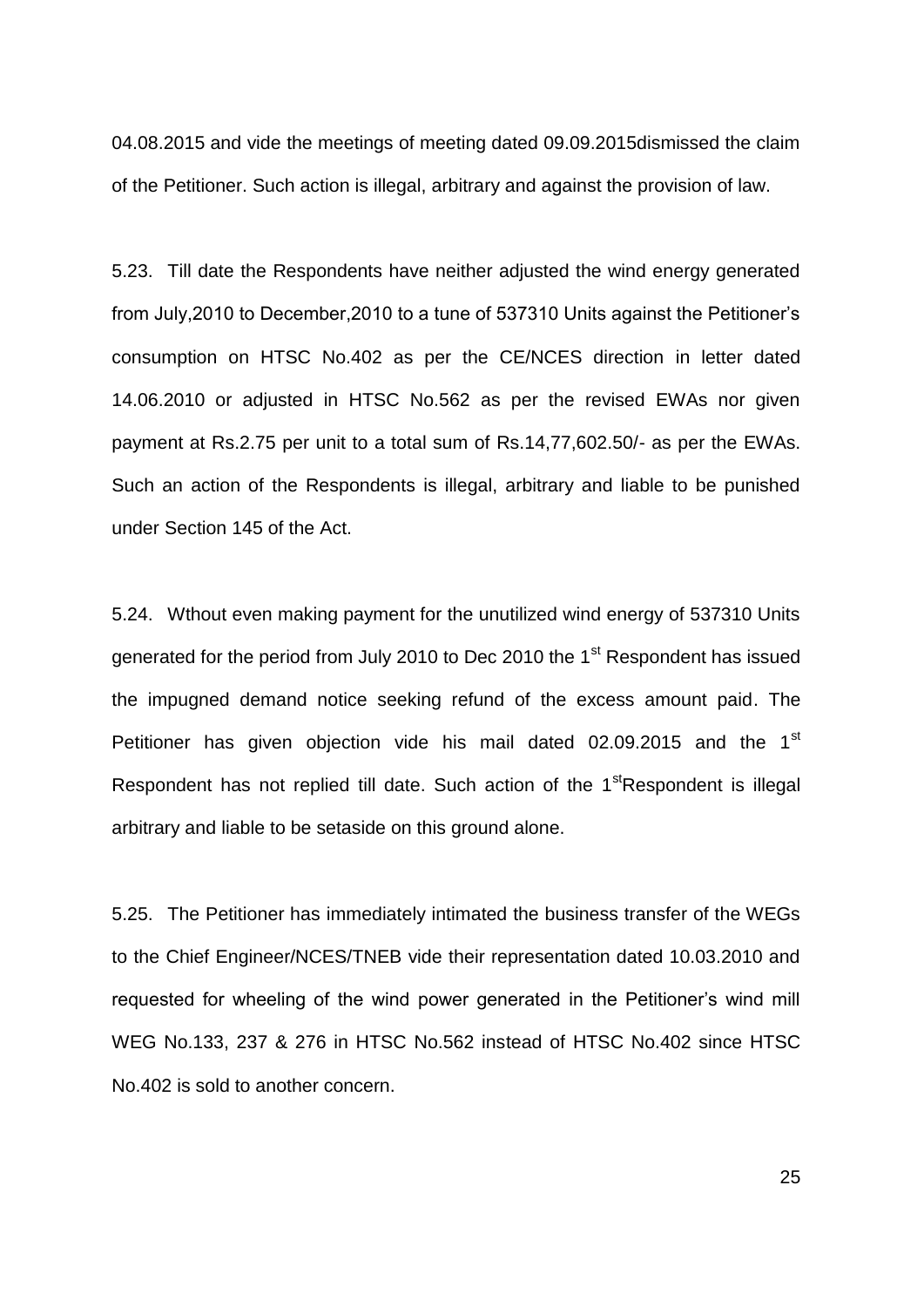5.26. The 2<sup>nd</sup> Respondent vide letter dated 23.04.2010 name transferred HTSC No.402 to the name of M/s.Hospira India Ltd due to the business transfer of the unit.The Chief Engineer/NCES/TNEB vide his letter dated 28.05.2010 directed the Petitioner to pay the application registration fees and the Petitioner has also paid the same on 29.05.2010. Consequently the CE/NCES vide his letter dated 14.06.2010 accorded approval for change in usage of the Petitioner"s WEG Nos.133, 237 & 276 from HTSC No.402 to HTSC No.562 with banking of surplus energy after adjustment.

5.27. The CE/NCES vide this approval dated 14.06.2010 the CE/NCES accorded approval to wheel energy generated by the Petitioner"s WEG No.133, 237 & 276 to their HTSC No.562 coming under the  $2<sup>nd</sup>$  Respondent with permission to bank the surplus energy instead of wheeling & banking with Petitioner's erstwhile HTSC no.402. It is most important to mention the CE/NCES vide this approval dated 14.06.2010 has clearly stated that "the banked energy available from 01.04.2010 from the generation of 01.04.2010, has to be adjusted in*"HTSC No.402 coming under the 2nd Respondent upto the end of the banking period i.e., 31.03.2011"*

5.28. The CE/NCES has directed the Petitioner to contact  $2^{nd}$ Respondent for payment of LTOA agreement fess of Rs.2000/- per MW and consequently execute the EWA for captive adjustment in their HTSC No.562 and for installation of TOD meter in the above wind farm service if not provided within 3 months from the date of receipt of this letter.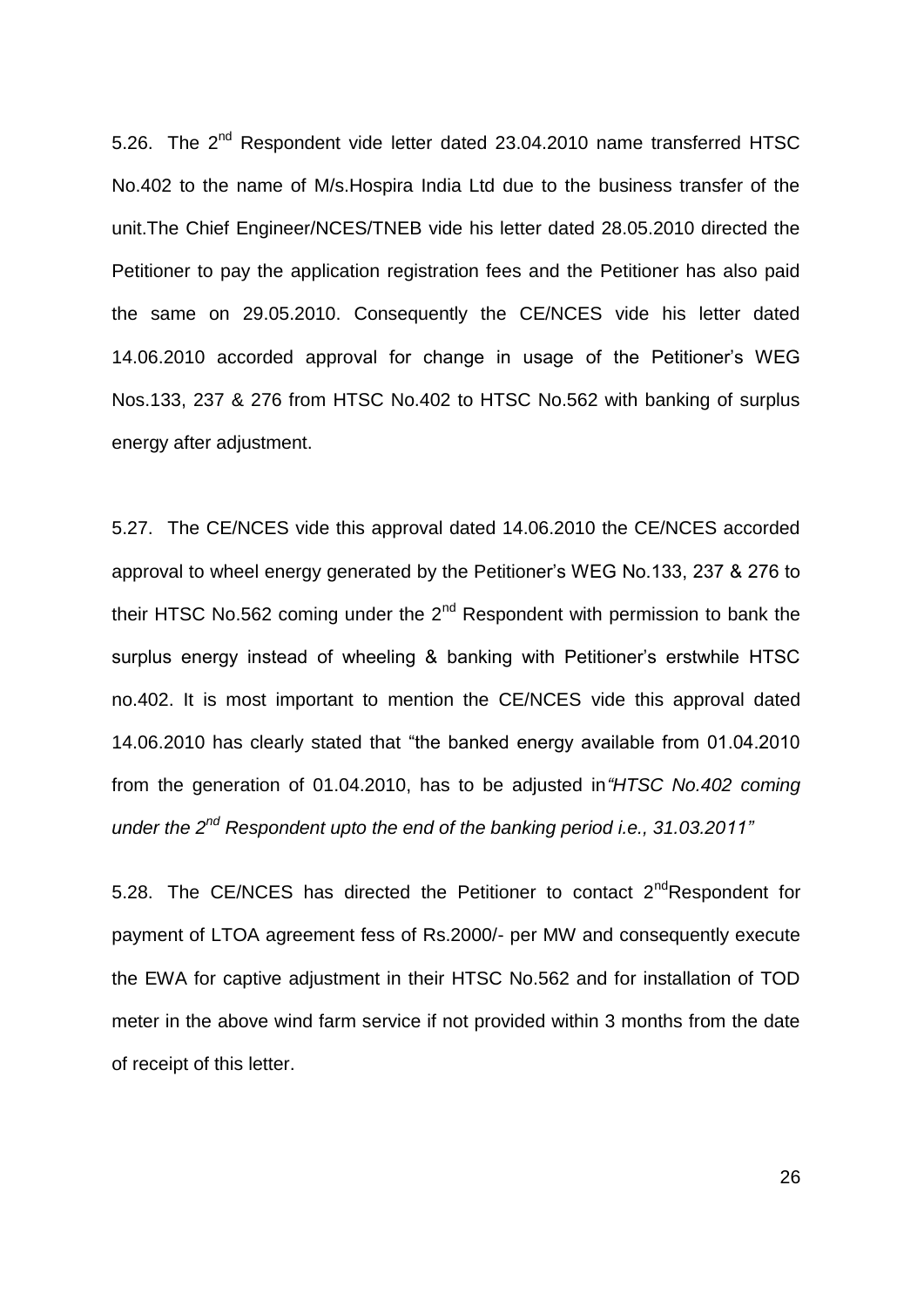5.29. The Superintending Engineer/Tirunelveli EDC, the 2<sup>nd</sup> Respondent herein, was directed by CE/NCES in the approval dated 14.06.2010 to execute the energy wheeling agreement for captive adjustment at HTSC No.562 after installation of the TOD meter with 5 slot recording in the above WF.HT .SC.No: HT SC No.133, 237 & 276 of the Tirunelveli EDC and to ensure that necessary agreement fees are collected from the Petitioner towards Long Term Open Access Agreement fee for executing Energy Wheeling Agreement. Further, the Superintending Engineer/Chengalpet EDC, the  $2^{nd}$ Respondent herein is directed to provide the TOD Facilities in the existing TOD meter with 5 slot recording before permitting the wheeling arrangement.

5.30. As per the direction of the 1<sup>st</sup> Respondent the Petitioner purchased the TOD meter with 5 slot recording on 02.07.2010 vide invoice No.270 dated 02.07.2010 for a sum of Rs.34,320/- and handed to the officers of the 1<sup>st</sup> Respondent in order to install the same on the Petitioner"s WEGs. The Petitioner also paid the inspection fees and testing charges on 03.07.2010 towards installation of the said meters. The TOD Meters with 5 slot as supplied by the Petitioner was installed in the Petitioner"s WEGs on 05.07.2010 which has been confirmed by the Assistant Executive Engineer/MRT/Wind Farm vide his letter dated 05.07.2010

5.31. The Petitioner paid the agreement fees of Rs.10,000/- vide receipt vide DD dated 27.07.2010 even though the receipt for same was given only on dated 11.08.2010 and evidently the Petitioner took all steps to execute the fresh Energy wheeling agreement with the 1<sup>st</sup> Respondent for captive adjustment in HTSC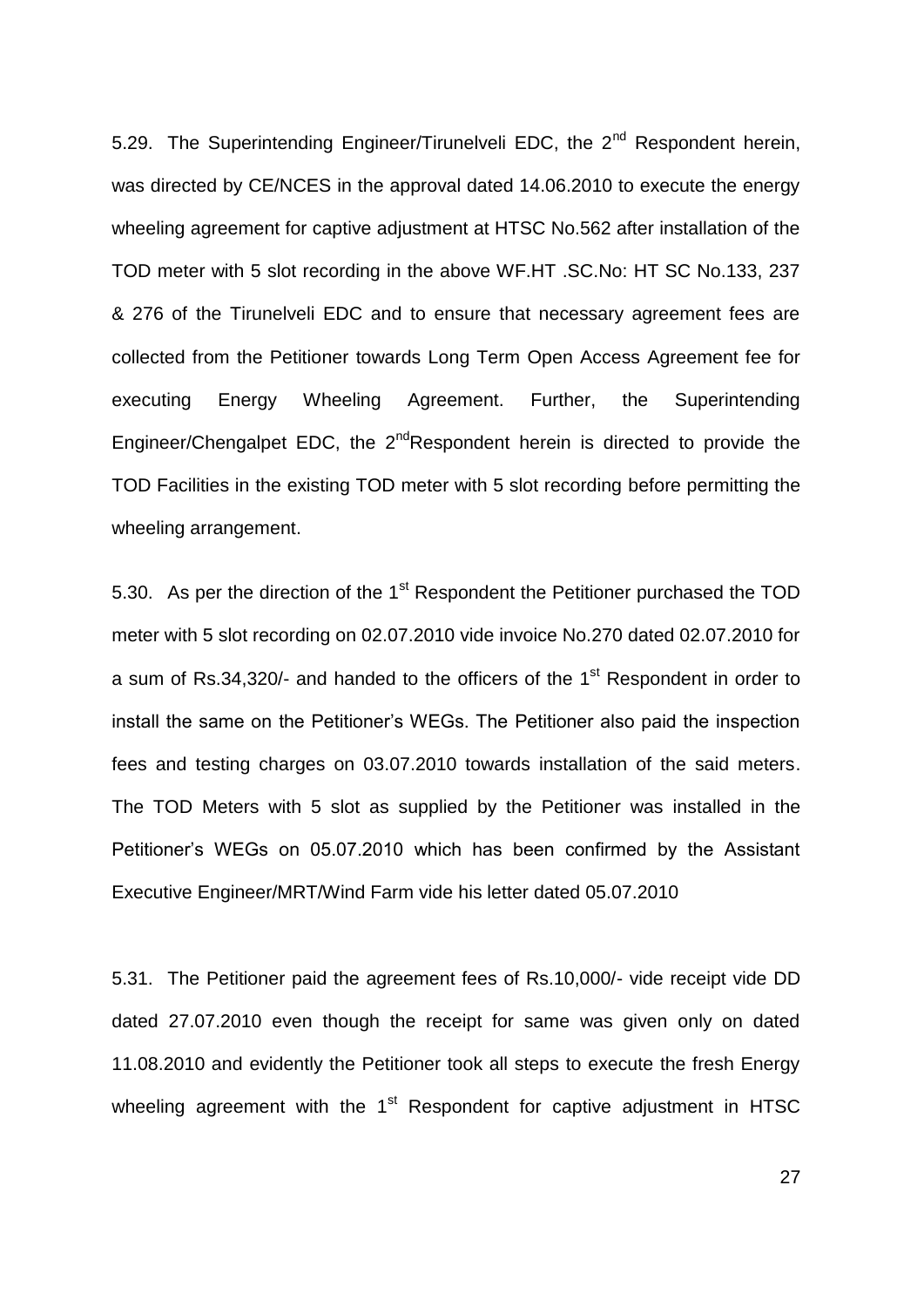No.562. But the 1<sup>st</sup> Respondent has kept the issue pending for more than 6 months causing huge loss to the Petitioner industry.

5.32. After substantial delay the energy wheeling agreement was executed by the 1<sup>st</sup> Respondent only on 15.08.2010 for WEG No.237, 16.08.2010 for WEG No.133 and 20.11.2010 for WEG 276 for the purpose of captive adjustment in petitioner"s HTSC No.562. Even after executing the EWAs the same was not given effect till December/2010 and only vide the letter dated 02.12.2010the EWA agreements were accepted and forwarded by the  $1<sup>st</sup>$ Respondent i.e., after 6 months delay from the date of approved given by the Chief Engineer/NCES/TNEB in his letter dated 14.06.2010.

5.33. From July, 2010 to December 2010 the Petitioner"s WEG has generated 565981 Units in their wind mills which was not adjusted in any of the Petitioner"s service connection. The  $2^{nd}$  Respondent ought to have adjusted the energy generated and banked in the Petitioner"s WEGs from July" 2010 to December" 2010 to a tune of 565981 Units against the Petitioner"s HTSC No.402 as per the CE/NCES approval dated 14.06.2010 or in HTSC No.562 as per the EWAs before the end of the banking period i.e., 31.03.2011.

5.34. The  $2^{nd}$  Respondent vide his letter dated 22.06.2011 to the 1<sup>st</sup> Respondent has stated the unutilized banked energy generated from the Petitioner's WEG Nos.133, 237 & 256 to a tune of 5,37,310Units is available in the Petitioner"s account for the period from 01.04.2010 to 31.03.2011.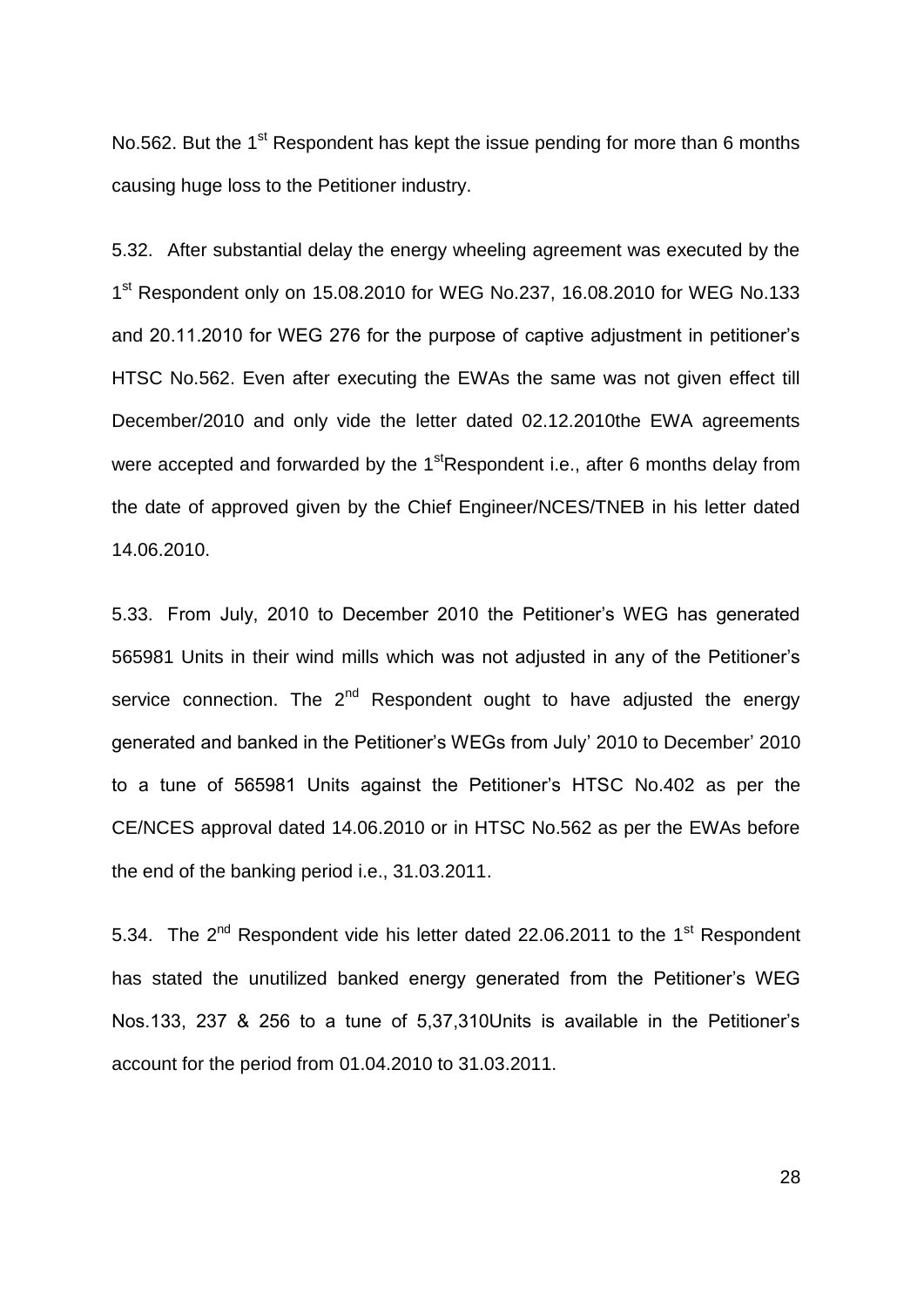5.35. As per the EWA dated 15.08.2010 for WEG No.237, 16.08.2010 for WEG No.133 and 20.11.2010 for WEG 276 at clause 5 (b) the unutilized portion of the banked energy if any shall be purchased by the licensee at the rate of 75% of the normal purchase rate. The Petitioner has raised invoice 16.08.2011 seeking payment for the total unutilized banked units to the tune of 537310 Units at Rs.2.75 per unit to a total sum of Rs.14,77,602.50/-.

5.36. Based on CE/NCES approval dated 14.06.2010 the Petitioner took all steps to execute the fresh Energy wheeling agreement with the 1<sup>st</sup> Respondent. But the 1<sup>st</sup> Respondent has kept the issue pending for more than 6 months for the reason best know to him. It is unlawful where the consumer is prevented from consuming their own generated/injected energy during the period from July" 2010 to December" 2010, due to delay cause by the  $1<sup>st</sup>$  Respondent and on the other hand treating the energy generated and banked as lapsed.

5.37. Till date the Respondents have neither adjusted the wind energy generated from July,2010 to December,2010 to a tune of 537310 Units against the Petitioner"s consumption on HTSC No.402 as per the CE/NCES direction in letter dated 14.06.2010 nor given payment at Rs.2.75 per unit to a total sum of Rs.14,77,602.50/- as per the EWAs. Such an action of the Respondents is illegal, arbitrary and liable to be punished under Section 145 of the Act.

5.38. In view of the above, it is prayed that the Commission may-

a) quash the  $1<sup>st</sup>$  Respondent's demand notice dated 29.07.2015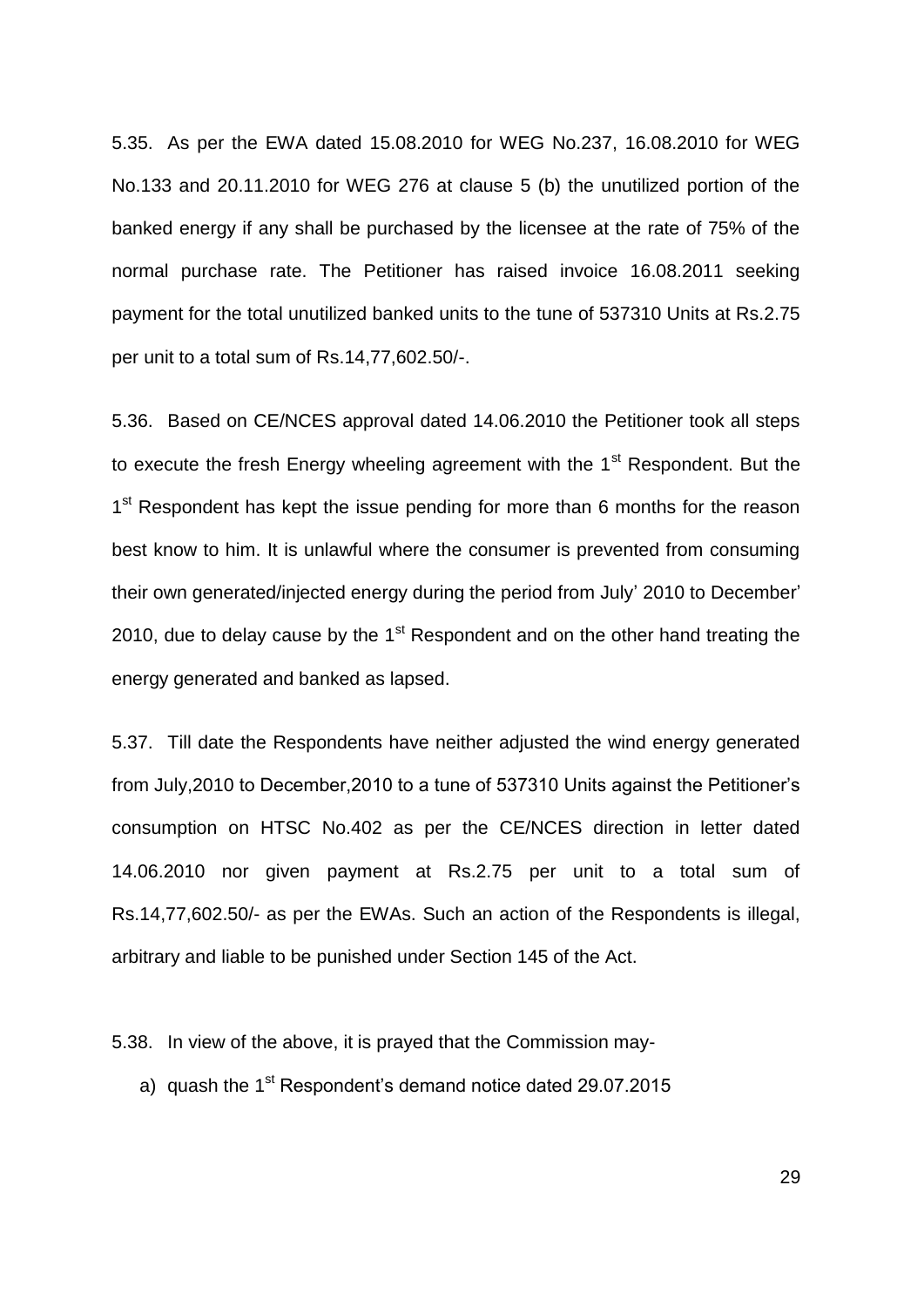- b) and consequently direct the  $2^{nd}$  Respondent to either give adjustment of the wind energy generated from the Petitioner's WEGs for the period from July 2010 to Dec 2010 to a tune of 537310 Units against their consumption in HTSC No.562
- c) or give encashment/payment for 537310 Units towards the unutilized banked energy as on 31.03.2011 in the Petitioner"s WEGs as communicated by the 2<sup>nd</sup> Respondent in his letter dated 22.06.2011 with interest till the date of payment.

#### **6. Findings of the Commission:-**

6.1. In this petition, the petitioner has prayed to quash the SE/Tirunelveli EDC (1st Respondent) demand notice dated 29.07.2015 and consequently to effect the adjustment of the unutilised banked wind energy of 5,37,310 units generated from the Petitioner"s wind mill during the period from July"2010 to Dec"2010 or encashment of Rs.14,77,602 with a simple interest of Rs.9,16,113 (for the period from April'2011 to May'2016 Rs.14,77,602  $\times$  0.62) totally an amount of Rs.23,93,716/-

6.2. The petitioner (M/s.OrchidPharma Limited) is an EHT consumer of TANGEDCO with EHT SC.No.562 in Chengalpattu EDC. The petitioner is having 3 WEG HT SC Nos.133, 237 & 276 in Tirunelveli EDC; the Wind energy generated from these Windmills were being adjusted in their erstwhile HT SC.No.402 in Chengalpattu EDC. As the petitioner, has sold its HT SC.No.402 to M/s.HospiraIndia Ltd., it sought the Respondent to adjust wheeling of the wind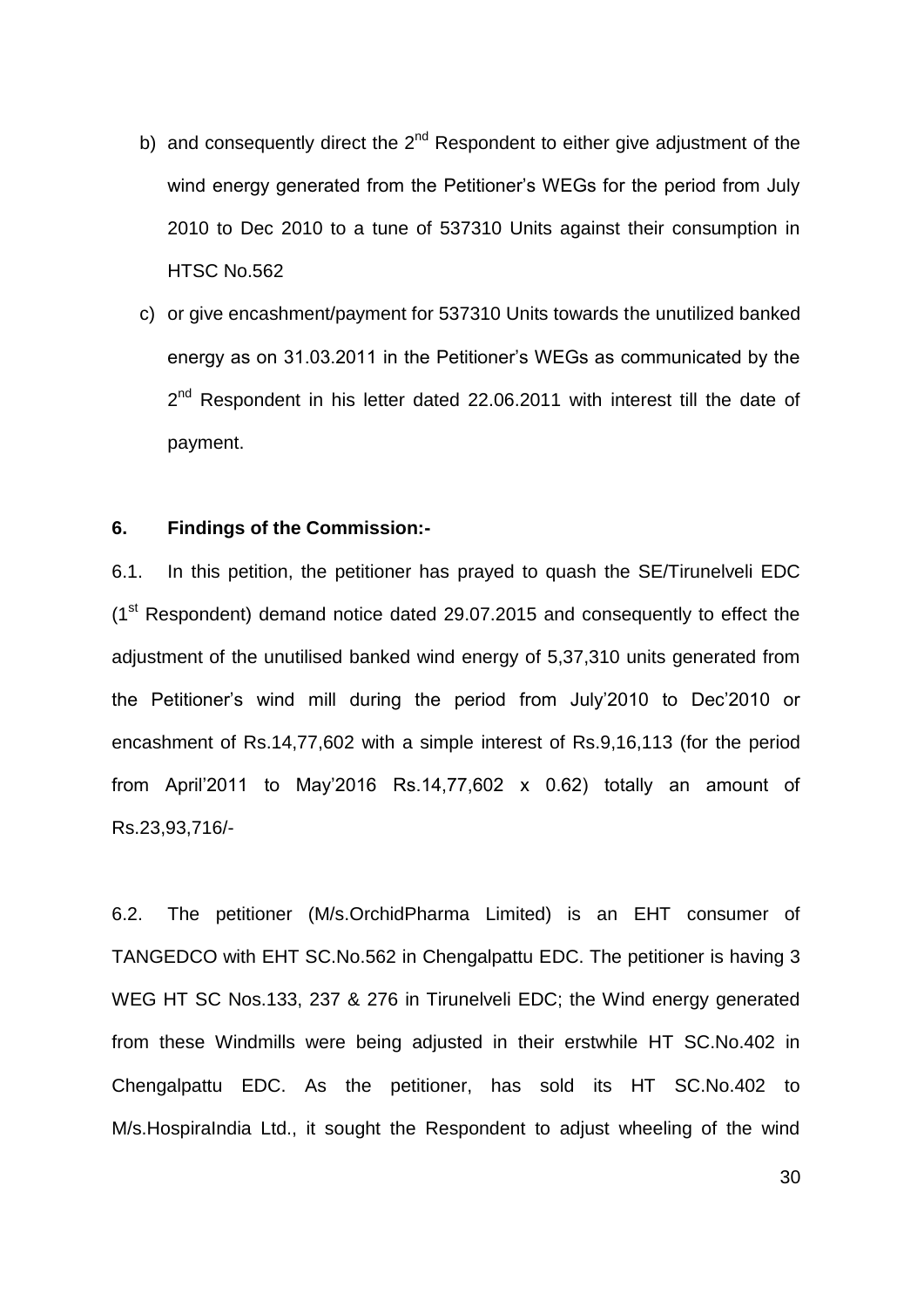energy generated from the above windmills in HT. SC.No.562 instead of HT SC.No.402.

6.3. It is seen that the petitioner has applied to the Chief Engineer / Non-Conventional Energy Sources / TANGEDCO for change in Wind energy wheeling adjustment from HT. SC No.402 to HT. SC No.562. In this connection, CE / NCES accorded its approval to the petitioner, in its letter dated 14.06.2010, to wheel the energy generated in 8 x 410 kW WEGs assigned with WF. HT.SC No.133, 237 & 276 of Tirunelveli EDC to HT SC. No.562 of Chengalpattu EDC instead of existing arrangement of wheeling & banking with HT SC N.402 in the same Circle and also stated that the said approval will come into effect from the date of execution of Energy Wheeling Agreement for the revised arrangement. Approval was issued with the condition that as per the TNERC Order No.3 dt.15.05.2006, the WEGs will be treated as Captive Generating Plant as per the Order No.3 and as per the Electricity Rules 2005, and these are subject to payment of Wheeling charges & Banking charges. The CE / NCES instructed the petitioner to execute the energy Wheeling Agreement with the Superintending Engineer / Tirunelveli on payment of Rs.2000 / per MW towards Long-term Open Access Agreement fees and for installation of TOD meter in the above wind farm service if not provided already within 3 months from the date of receipt of this letter.

6.4. Accordingly, it is found from the  $1<sup>st</sup>$  Respondent's MRT Report issued by the Assistant Executive Engineer / MRT / Wind Farm / Muppandal – Aralvoimozhi vide Lr.No.AEE/MRT/WF/ MPDL / F4/D.298/10 dated 05-07-2010, new tested 5 slot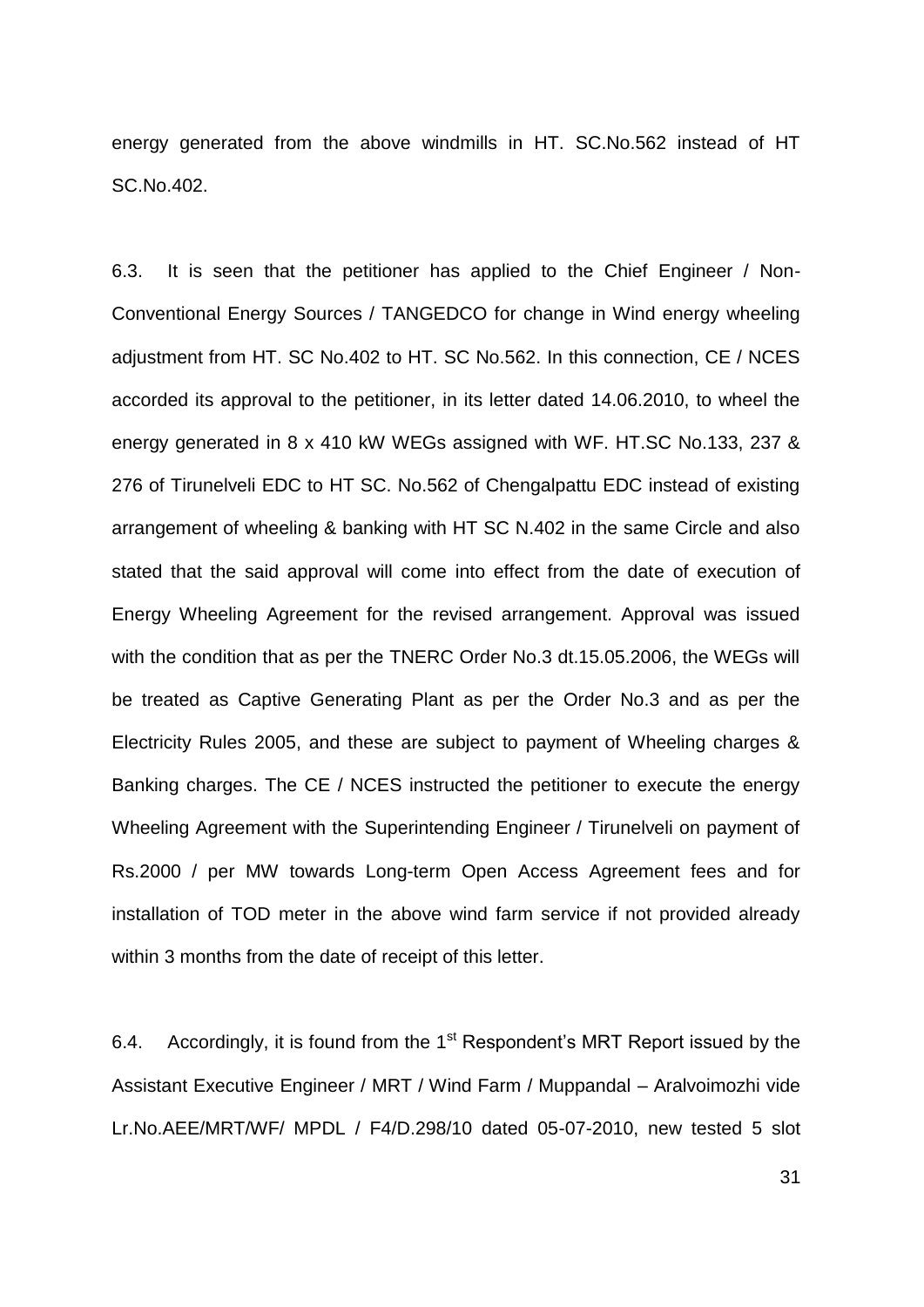TOD meter installed on 05-07-2010 replacing the existing meter; and initial reading was taken in all the 5 slots. The 5 slot TOD meter seems that have been supplied by the Petitioner only. Subsequently, the petitioner paid the Long-term Open Access Agreement fees of Rs.10000/- @ Rs.2000/MW in respect of three WEG HT.SC. No.133, 237 and 276 on 27.07.2010.

6.5. In this connection, the petitioner vehemently argued that having installed the 5 slot TOD meter on 05.07.2010 itself, and also after collecting of Agreement fees on 27.07.2010, 1<sup>st</sup> Respondent has not taken any steps or has come forward to execute the Energy Wheeling Agreement. Finally, after a substantial delay on the part of  $1^{st}$  Respondent, fresh energy wheeling agreement was executed by the  $1^{st}$ Respondent as below –

| SI.<br>No. | WEG HT SC<br>No. | 5 slot TOD<br>meter fixed on | Agreement fees<br>paid on | <b>EWA</b><br>executed on | <b>EWA</b> forwarded<br>to Chengalpat<br>EDC on |
|------------|------------------|------------------------------|---------------------------|---------------------------|-------------------------------------------------|
|            | 237              |                              | 27.07.2010                | 15.08.2010                | 02.12.2010                                      |
| 2          | 133              | 05-07-2010                   | 27.07.2010                | 16.08.2010                | 02.12.2010                                      |
| 3          | 276              |                              | 27.07.2010                | 20.11.2010                | 02.12.2010                                      |

6.6. The energy generated from the above 3 WEGs during July"2010 to December"2010 to a quantum of 5,65,981 units was not adjusted in HT SC No.562 as prayed for by the petitioner, whereas declared as unutilsed energy by the  $2^{nd}$ Respondent. In this regard, the invoice raised by the petitioner for unutilised banked energy was refused for payment by the 1<sup>st</sup> Respondent.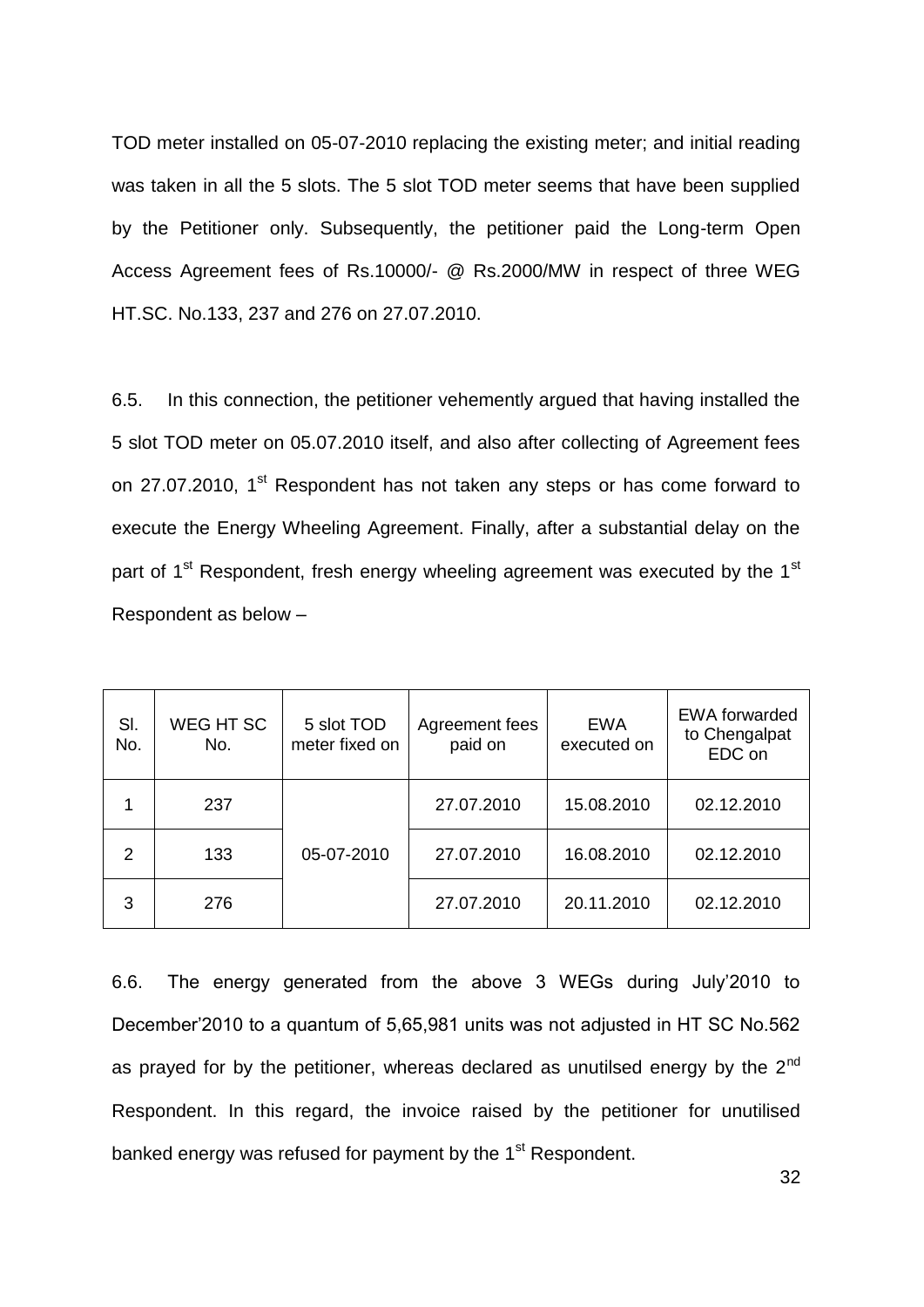6.7. As the CE/NCES has accorded its approval on 14.06.2010 for change of utilisation of wind energy generated from 3 WEG HT SCs, the Energy Wheeling Agreement had to be executed by the 1<sup>st</sup> Respondent immediately after installation of 5 slot TOD meter. But in the petitioner"s case, it was not done so, as approved by the TANGEDCO headquarters. The Respondent has caused a delay of 6 months for execution of EWA which has resulted in prevention of energy adjustment in succeeding captive user in HT. SC. No.562.

6.8. It is also argued by the petitioner that  $1<sup>st</sup>$  Respondent has issued the impugned notice dated 29.07.2015 to refund the 25% of the amount out of the 100% of the amount already paid to the petitioner in respect of payment for unutilised banked energy in the above 3 WEGs for the period 2010-2011 (5,37,310 units). The Respondent raised a demand of Rs.3,69,401 (Rs.14,77,603 x 25%) vide its notice dated 29.07.2015 to remit the same within 15 days stating that the petitioner is eligible only at 75% of the purchase rate not for 100%, which is hereby contested by the petitioner to set aside the same. In this connection, it is the petitioner"s argument that while no payment for the unutilised wind energy of 5,37,310 units in respect of July"2010 to December"2010 was made, the impugned demand notice is illegal and arbitrary and hence, to be set aside. From the submission of the petitioner, it is seen that the demand has been raised by the  $1<sup>st</sup>$ respondent based on its Internal Audit Department's objections. In this connection, the 1<sup>st</sup> Respondent has stated that unutilised energy prior to the date of execution of revised energy wheeling agreement at the end of the year shall be have to be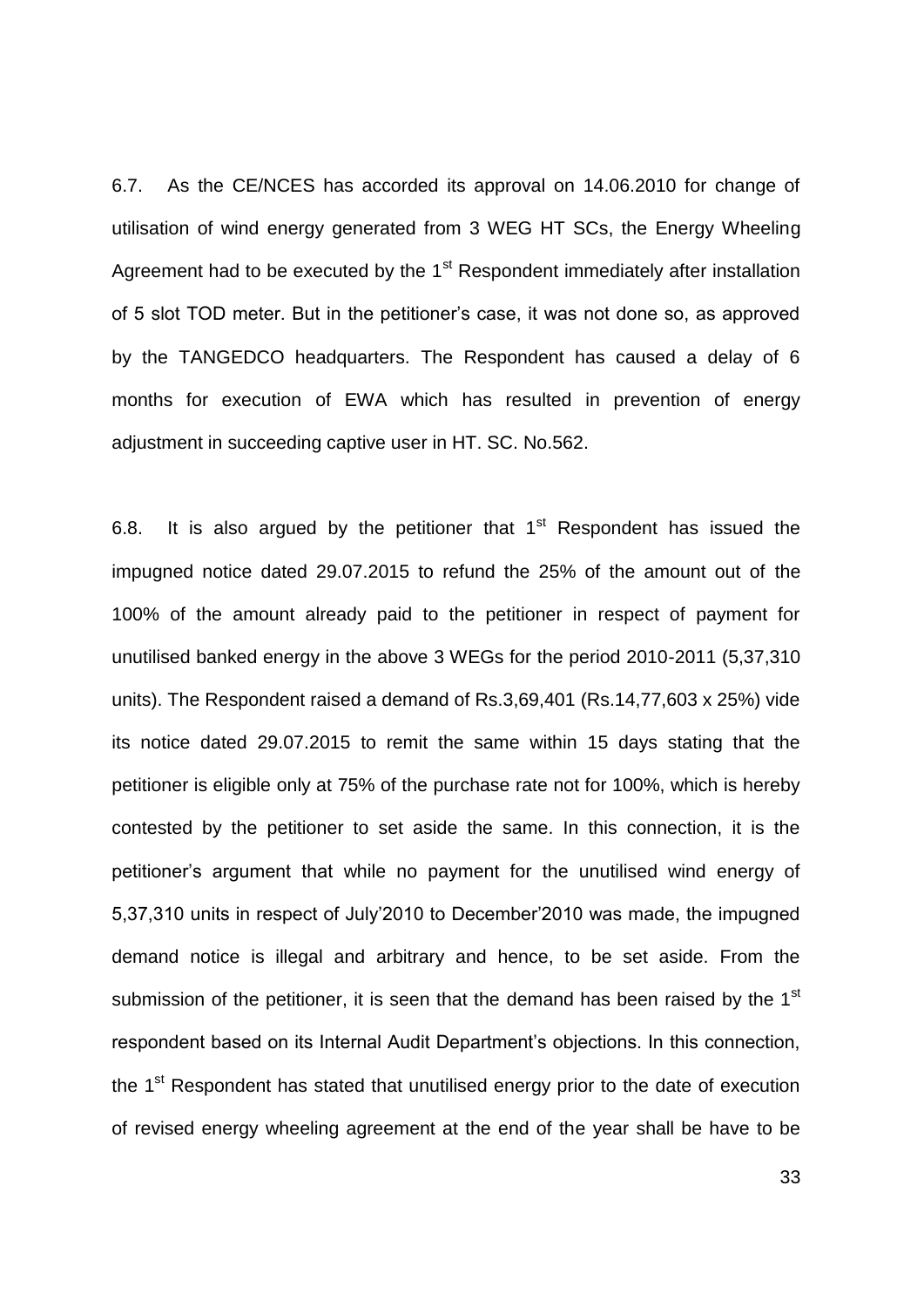lapsed, and returned the petitioner's invoice for an amount of Rs.14,77,602 (5,37,310 units x Rs.2.75) raised on 16.08.2011, vide Lr.No.SE/ TANGEDCO/Tin/AO/Rev/HTS/ AS/F.WEG HT SC.No.133/D.2486/11, dated 02.11.2011. While it being so, we are of the considered view that, the recovery demand of 25%, as raised in impugned notice dated 29.07.2015, does not arise since the basic invoice for an amount of Rs.14,77,602 (100% claim) itself not admitted & paid by the 1<sup>st</sup> Respondent.

6.9. However, the question which is to be considered is whether payment for unutilised banked energy at the end of financial year 2010-2011 is to be paid at 100% or 75%. It can be answered with reference to an order of the Commission in

#### D.R.P.48 of 2014 dated 19.4.2022

" 6.12.4. Having stated under para 16(15) of order in SMP No.1 of 2009 to encash the unutilized energy at the end of the financial year at full value of relevant tariff, theDistribution Licensee cannot limit the applicability of T.O.1 of 2009 only to thosegenerators who executed EWAs in accordance with the Tariff order dated 20.3.2009. As the SMP.No.1 of 2009 is applicable to all the Wind energy captive users, theencashment of unutilized banked energy at full value (100%) cannot be refused toother WE generators covered under other Tariff Orders of the Commission."

The impugned demand cannot sustain in the light of the above order. If the petitioner makes claim for unutilised banked energy it is to be paid at 100% during the Restriction & Control period as held in SMP 1 of 2009 by the Commission.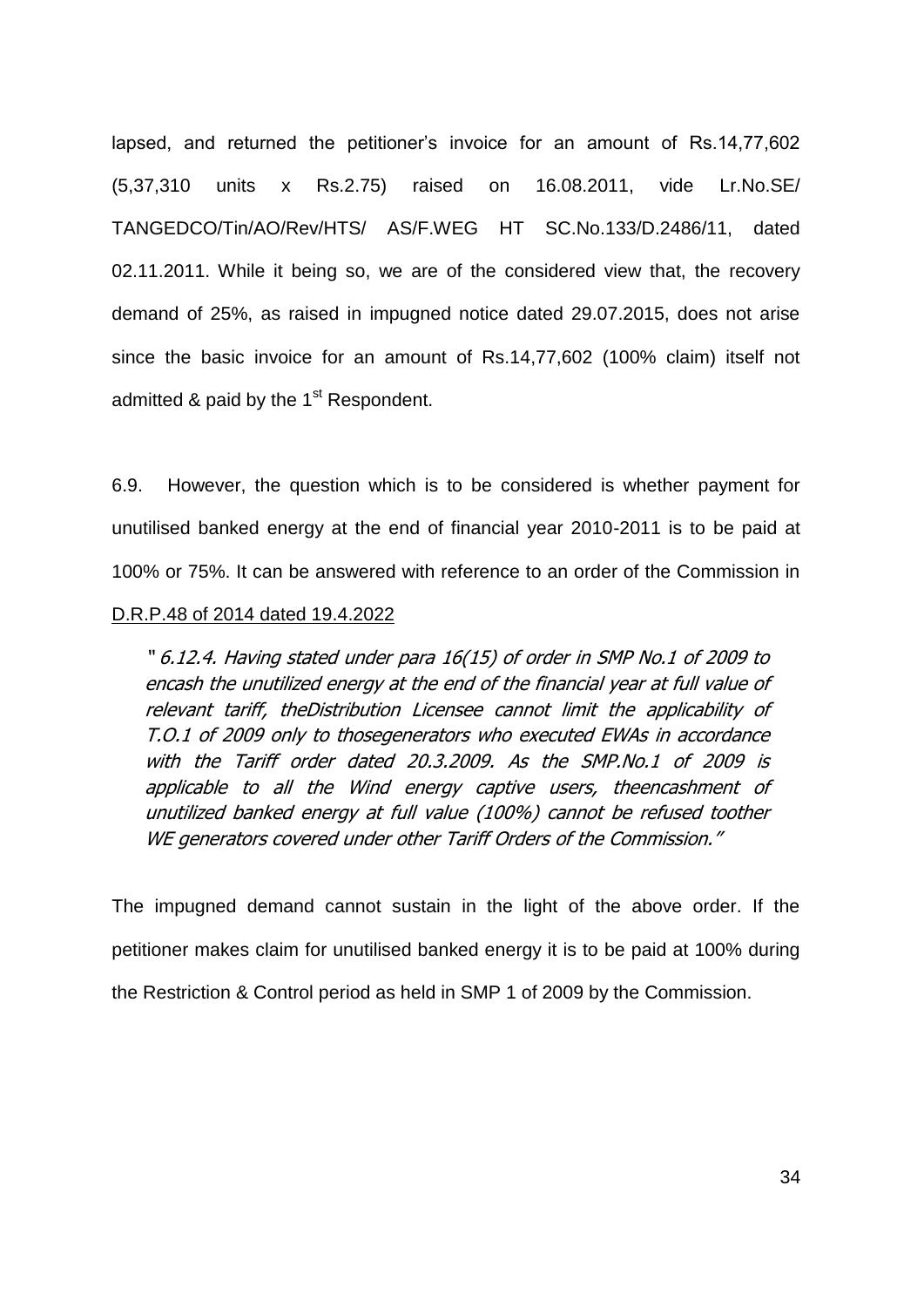6.10. In regard to the question as to, whether the energy generated during the period from July 2010 to December 2010 is to be considered for adjustment in HT.SC.562 or to be lapsed, we are of the considered view that –

6.10.1. The Respondent, the CE/NCES has accorded its approval for change of utilisation of power generated in WEGs No.133, 237 & 276 only on 14.06.2010 on the petitioner"s request letter dated 10.03.2010 for such change in utility. Having agreed to execute the wheeling agreement after installation of 5 slot TOD meter in the said approval, the  $1<sup>st</sup>$  Respondent executed the EWA on 15.08.2010, 16.08.2010 & 20.11.2010 only in respect of WEGs HT. SC.No.237, 133 and 276 respectively, though 5 slot TOD meters were said to be fixed on 05.07.2010. Having gone through the MRT report of AEE/MRT/Muppandal-Aralvoimozhi for installation of 5 slot TOD meter on 05.07.2010, the delay on the part of  $1<sup>st</sup>$ Respondent can be said to be inexplicable. No convincing reason for the delay in execution of EWA has been stated by the  $1<sup>st</sup>$  Respondent. But it is accepted by the 1<sup>st</sup> Respondent that the Wind energy generated from the date of execution of EWA to December"2010 was not adjusted against the HT service connection due to nonfixing of TOD Meter in the WEGs. Therefore, when the petitioner takes a stand that the energy generated from the date of installation of TOD meter shall have to be permitted for wheeling adjustment in HT.SC.562 since the TOD meter has already fixed on 05.07.2010, the same cannot be refused without any valid reason. Further, all the 3 EWAs in Non-judicial stamp papers were submitted to the  $1<sup>st</sup>$  Respondent, which have been purchased on the same date i.e., 25.06.2010 by the petitioner and that the  $1<sup>st</sup>$  Respondent executed and forwarded them only on 02.12.2010, is also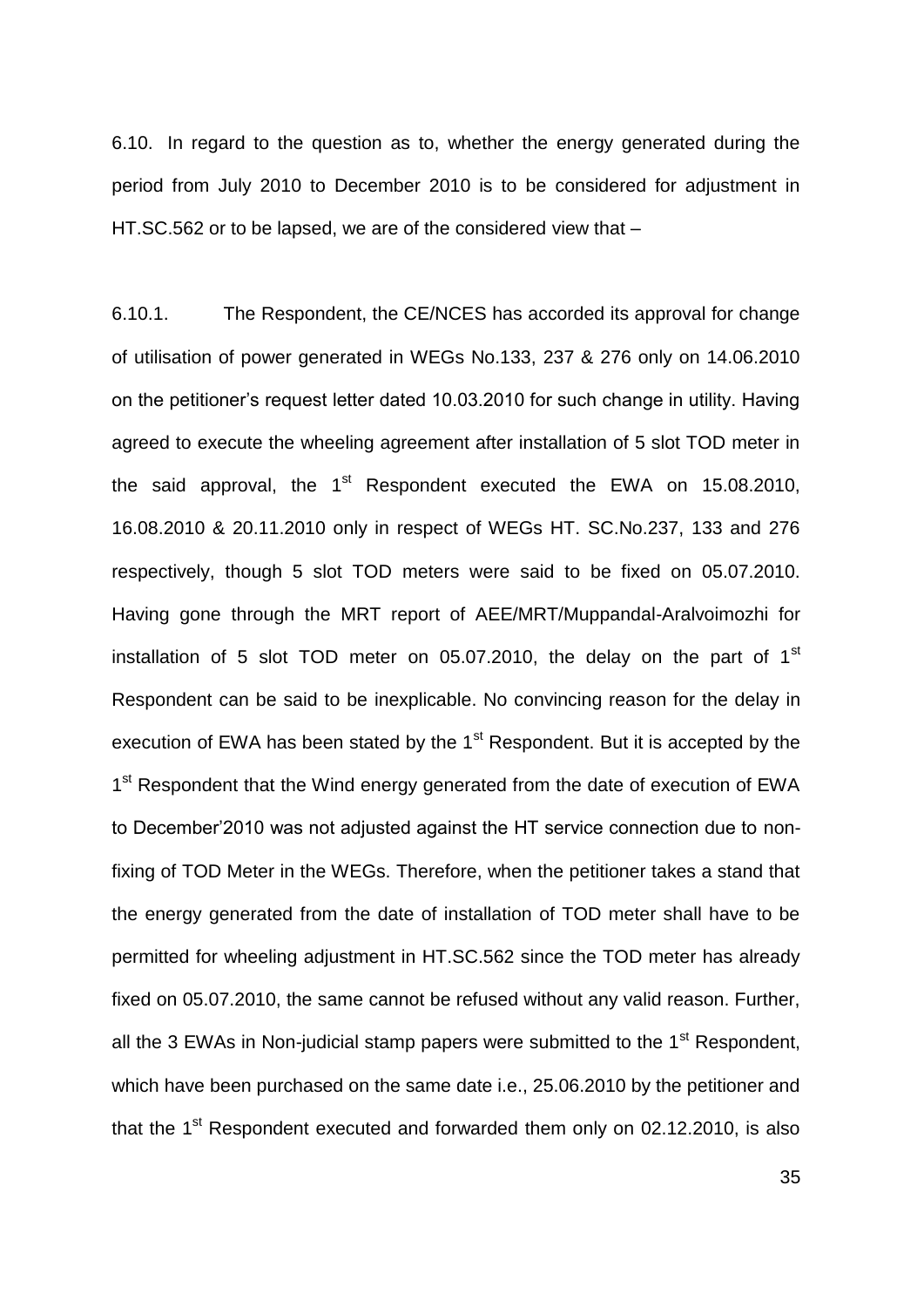evident that the delay caused in this regard is only on the part of the  $1<sup>st</sup>$ Respondent.

6.10.2. Further, we understand that the energy generation in all the 3 WEGs in HT.SC. 237, 133 and 276 was continuously allowed to be evacuated into the grid by the TANGEDCO officials and a Joint meter readings were taken, which are not refused by the Respondents too.

6.10.3. While the R&C measures were in force, the Government of Tamil Nadu instructed all the generators to generate the power at maximum level to tackle the power shortage in the State. In the petitioner"s case, the Wind power generated by the petitioner was continuously evacuated into the Grid by the Respondent, but on the other side, the Respondent delayed around 6 months for mere "Change in utility" to carry out the formalities, that too after provision of TOD meter by the petitioner, without allowing the petitioner to consume its power.

6.11.1. In view of all the above findings, having installed 5 slot TOD meter on 05.07.2010, the delay caused by the  $1<sup>st</sup>$  Respondent in execution of EWA upto 20.11.2010, cannot be permitted. Aggrieved over the denial of accounting of 5,37,310 Units by the Respondents, we see merits in the claim of the Petitioner. As held by the Commission in Wind T.O.1 of 2009, dated 20.03.2009 and subsequent Commission"s Order in D.R.P. No.48 of 2014 dated 19.04.2022, which were ordered taking into consideration of R&C measures in force on those days, we direct that, such unadjusted units generated from 15.08.2010 (i.e., the date of